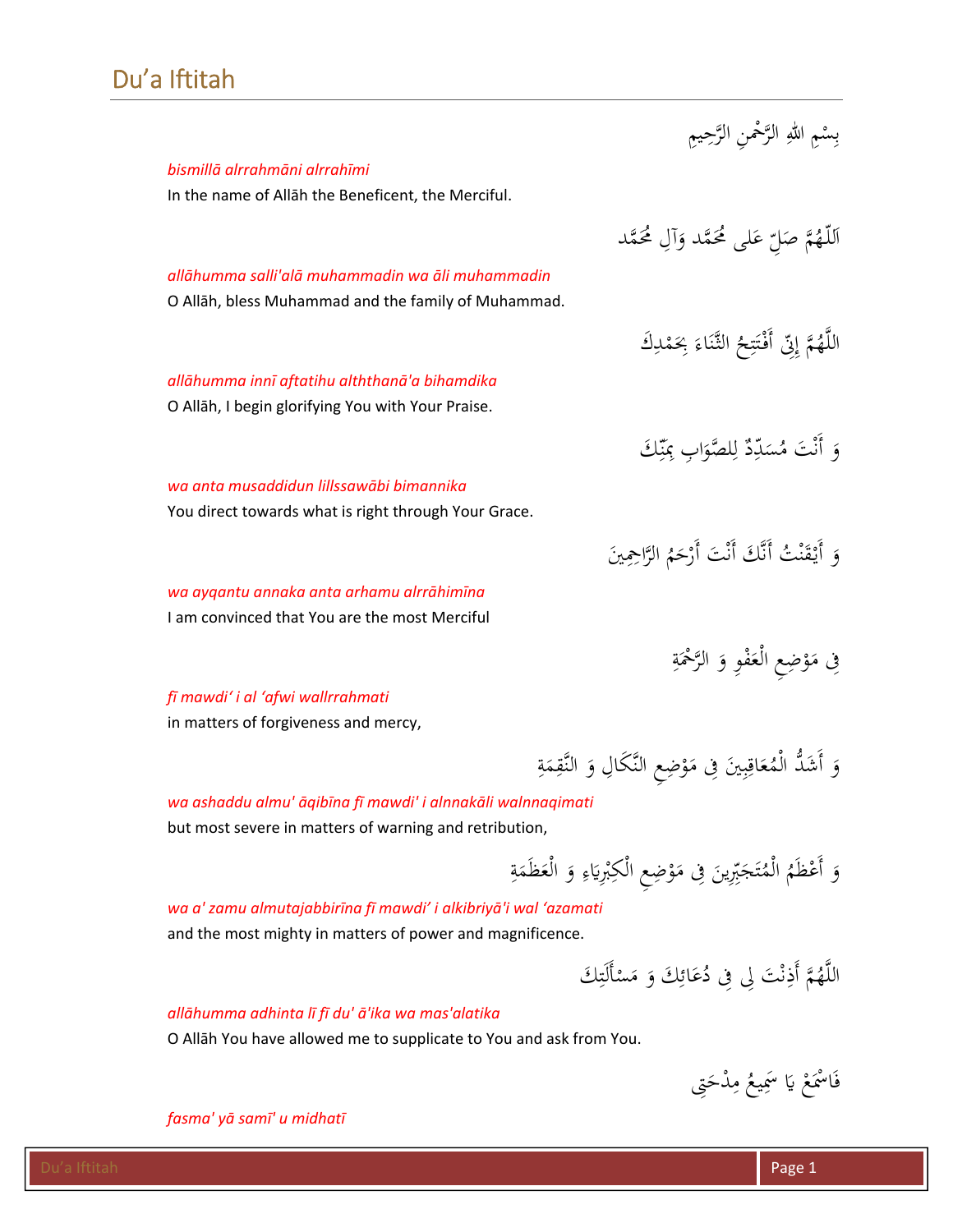Then hear my praise, O One who hears all,

وَ أَجِبْ يَا رَحِيمُ دَعْوَتِي قة<br>تر َ ِ

# *wa ajib yā rahīmu da 'watī*

and answer my call, O Merciful,

وَ أَقِلْ يَا غَفُورُ عَثْرَتِى :<br>يا ر<br>. ً<br>أ

## *wa aqil yā ghafūru 'athratī*

and decrease my mistakes, O most Forgiving.

فَكَمْ يَا إِلَهِى مِنْ كُرْبَةٍ قَدْ فَرَّجْتَهَا َ ب<br>: ب ر<br>( ا

وَ عَثْرَةٍ قَدْ أَقَلْتَهَا وَ رَحْمَةٍ قَدْ نَشَرْتَهَا

َ

َ

َ ر<br>(

#### *fakam yā ilāhī min kurbatin qad farrajtahā*

How often, O my God, You have relieved me of troubles

وَ هُمُومٍ قَدْ كَشَفْتَهَا َ

> ر<br>. َ

#### *wa humūmin qad kashaftahā*

how many grief's You have dispelled,

#### *wa 'athratin qad aqaltahā wa rahmatin qad nashartahā*

how many mistakes You have prevented, how many blessings You have spread,

وَ حَلْقَةِ بَلاءٍ قَدْ فَكَكْتَهَا َ َ

# *wa halaqati balā'in qad fakaktahā*

and how many series of afflictions You have separated.

الْحَمْدُ لِلَّهِ الَّذِى لَمَّ يَتَّخِذْ صَاحِبَةً وَ لا وَلَدا َ  $\ddot{\cdot}$ ت<br>م يا<br>. .<br>.

# *alhamdu lillāhi alladhī lam yattakhidh sāhibatan wa lā waladan*

All Praise is for Allāh who has not taken a wife nor a son,

وَ لَمْ يَكُنْ لَهُ شَرِيكٌ فِى الْمُلْكِ

#### *wa lam yakum lahū sharīkun fī almulki*

who has no partner in His Kingdom,

#### وَ لَمَّ يَكُنْ لَهُ وَلِّئٌ مِنَ الذُّلِّ وَ كَبِّرْهُ تَكْبِيرا َ ا<br>ا ِ<br>بہ

## *wa lam yakum lahū waliyyun min aldhulli wa kabbirhu takbīran*

who has no friend to protect Him from humiliation, so magnify Him with a great Magnificence.

الْحَمْدُ لِلَّهِ بِجَمِيعِ مَحَامِدِهِ كُلِّهَا َ ِِ .<br>.

#### *alhamdu lillāhi bijamī' i mahāmidihī kullihā*

All Praise is for Allāh for all His praiseworthy acts,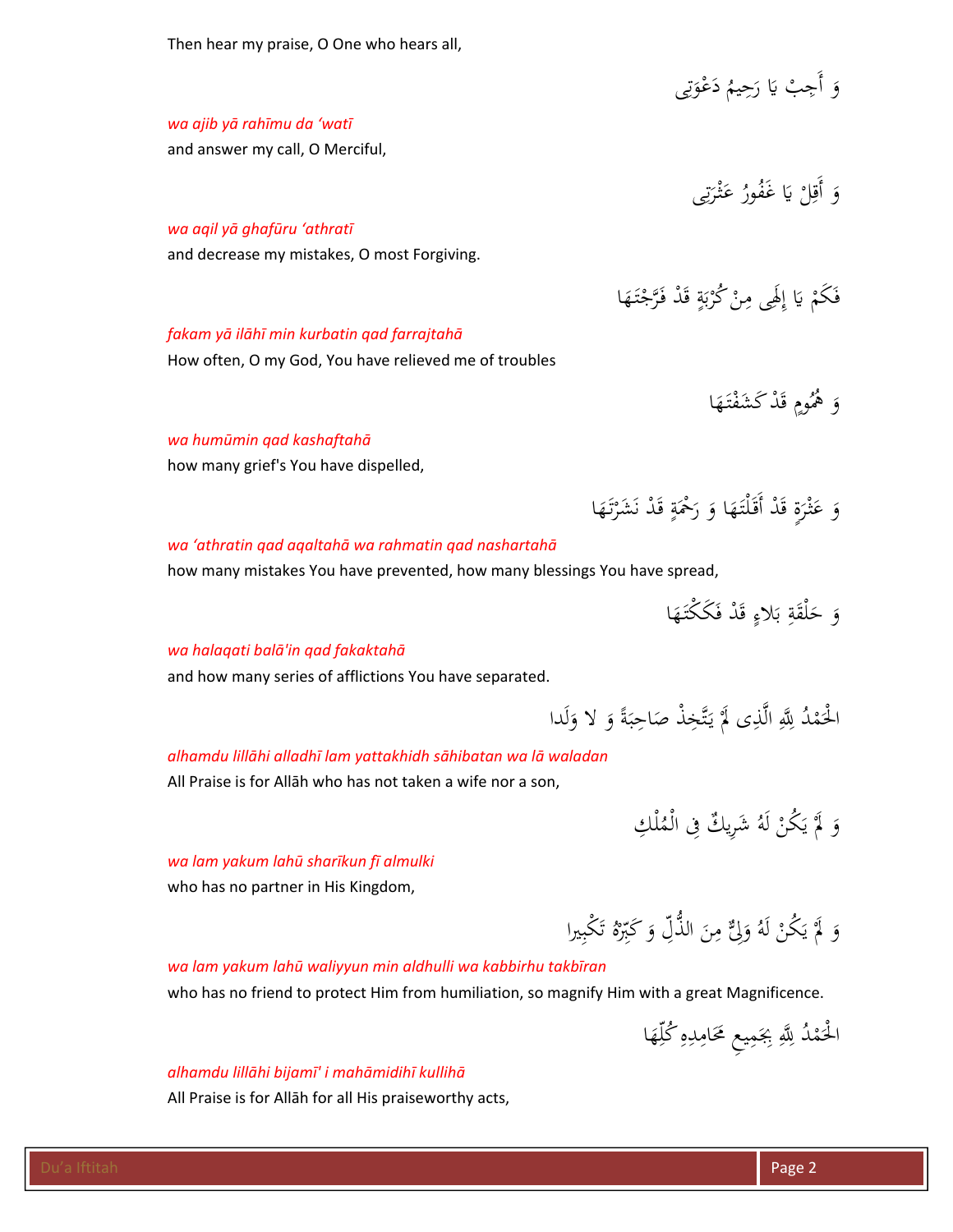عَلَى جَمِيعِ نِعَمِهِ كُلِّهَا َ ِ.<br>ن **ء** 

# *'alā jamī' i ni amihī kullihā*

for all His favors and blessings.

#### ِ الْحَمْدُ لِلَّهِ الَّذِى لا مُضَادَّ لَهُ فِى مُلْكِهِ .<br>.

الْحَمْدُ لِلَّهِ الَّذِى لا شَرِيكَ لَهُ فِى خَلْقِهِ

ِ

# *alhamdu lillāhi alladhī lā mudhādda lahū fī mulkihī*

All Praise is for Allāh who has no opposition in His Kingdom,

ِ وَ لا مُنَازِعَ لَهُ فِى أَمْرِهِ  $\overline{\phantom{a}}$ ن

.<br>.

.<br>.

# *wa lā munāzi' a lahū fī amrihī*

nor any challenge to His command.

# *alhamdu lillāhi alladhī lā sharīka lahū fī khalqihī*

All Praise is for Allāh who has no partner in creation,

ِ ه َم َظ ِفى ع ُ َ لَه ِيه َ لا َشب و  $\ddot{.}$ ت  $\overline{a}$ 

# *wa lā shabīha lahū fī 'azamatihī*

nor anyone like Him in His Greatness.

# *alhamdu lillāhi alfashī fī alkhalqi amruhū*

All Praise is for Allāh, His commands operate over His creation,

وَ حَمْدُهُ الظَّاهِرِ بِالْكَرَمِ مَجْدُهُ **่** َ

يا<br>.

الْحَمْدُ لِلَّهِ الْفَاشِي فِى الْخَلْقِ أَمْرُهُ

:<br>:

# *wa hamduhū alzzāhiri bilkarami majduhū*

and his Praise is evident through His Generosity,

# *albāsiti biljūdi yadahū*

whose bestowal stretches out liberally.

#### الَّذِى لا تَنْقُصُ خَزَائِنُهُ ن ِ<br>ئ

الْبَاسِطِ بِالْجُودِ يَدَهُ

# *alladhī lā tanqusu khazā'inuhū*

His treasures never decrease,

وَ لا تَزِيدُهُ كَثْرَةُ الْعَطَاءِ إِلا جُودا وَ كَرَما ر<br>. نّ

# *wa lā tazīduhū kathratu al' atā'i illā jūdan wa karaman*

(rather) the frequency of His Giving increases His Generosity and Kindness.

نَّهُ هُوَ الْعَزِيزُ الْوَهَّابُ َ **ً** بز<br>و  $\int$ إ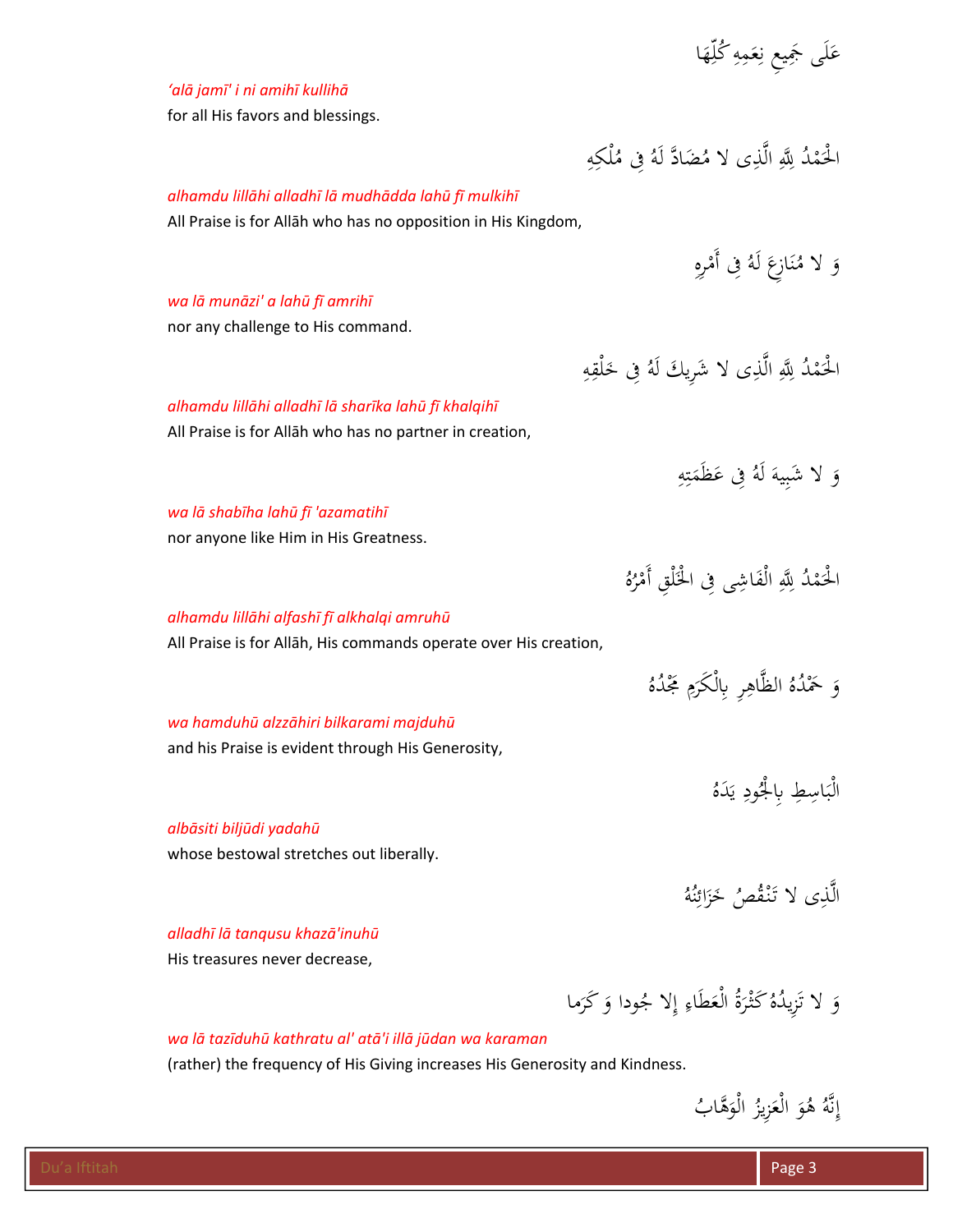# *innahū huwa al' azīzu alwahhābu*

Surely He is the Mighty, the Bestower.

#### اللَّهُمَّ إِنِّ أَسْأَلُكَ قَلِيلاً مِنْ كَثِيرٍ **ٔ** ا

*allāhumma innī as'aluka qalīlan min kathīrin* 

O Allāh I ask You a little from much,

**تة** مَ<mark>عَ حَ</mark>اجَةٍ بِى إِلَيْهِ عَظِيمَةٍ  $\overline{\phantom{a}}$ **∶** ٍ<br>}

*ma' a hājatin bī ilayhi 'azīmatun*  although I am in great need of it,

> وَ غِنَاكَ عَنْهُ قَدِيمٌ ن **ء** ن ِ<br>ِء

#### *wa ghināka 'anhu qadīmun*

while You are eternally needless of it,

وَ هُوَ عِنْدِى كَثِيرٌ وَ هُوَ عَلَيْكَ سَهْلٌ يَسِيرٌ **ء** ه<br>م ِ

# *wa huwa 'indī kathīrun wa huwa 'alayka sahlun yasīrun*

though it is a lot for me, while it is easy and simple for You.

#### $\frac{1}{2}$ اللَّهُمَّ إِنَّ عَفْوَكَ عَنْ ذَنْبِى وَ بَّحَاوُزَكَ عَنْ خَطِيئَتِى ز<br>:

# *allāhumma inna 'afwaka 'an dhanbī wa tajāwuzaka 'an khatī'atī*

O Allāh, indeed Your forgiveness of my sins and Your overlooking my faults,

ِى ل َ َم ِ ِ يح ع ب َ َى ق ل َ َ َك ع ْر تـ َ َ س ِى و ُْلم ْ ظ َن َ َك ع ْح َف َ ص و

## *wa safhaka 'an zulmī wa sitraka 'alā qabīhi amalī*

Your pardoning my oppression, Your hiding my ugly deeds,

وَ حِلْمَكَ عَنْ كَثِيرِ جُرْمِي ر<br>(

#### *wa hilmaka 'an kathīri jurmī*

and Your forbearing my many wrongs,

عِنْدَ مَاكَانَ مِنْ خَطَاىَ وَ عَمْدِى  $\mathcal{A}$ ه<br>^ ِ

#### *inda mā kāna min khata'ī wa 'amdī*

done intentionally or unintentionally,

أَطْمَعَنِي فِي أَنْ أَسْأَلَكَ مَا لا أَسْتَوْجِبُهُ مِنْكَ ن  $\ddot{\phantom{a}}$  $\overline{a}$ **ـ ً**  $\ddot{\phantom{0}}$ 

#### *atma' anī fī an as'alaka mā lā astawjibuhū minka*

tempted me to ask from You what I did not deserve from You,

ٍ<br>ۣ الَّذِى رَزَقْتَنِى مِنْ رَحْمَتِكَ ت  $\ddot{\phantom{0}}$ ;<br>أ ر<br>ا

#### *alladhī razaqtanī min rahmatika*

which You (still) gave me out of Your Mercy,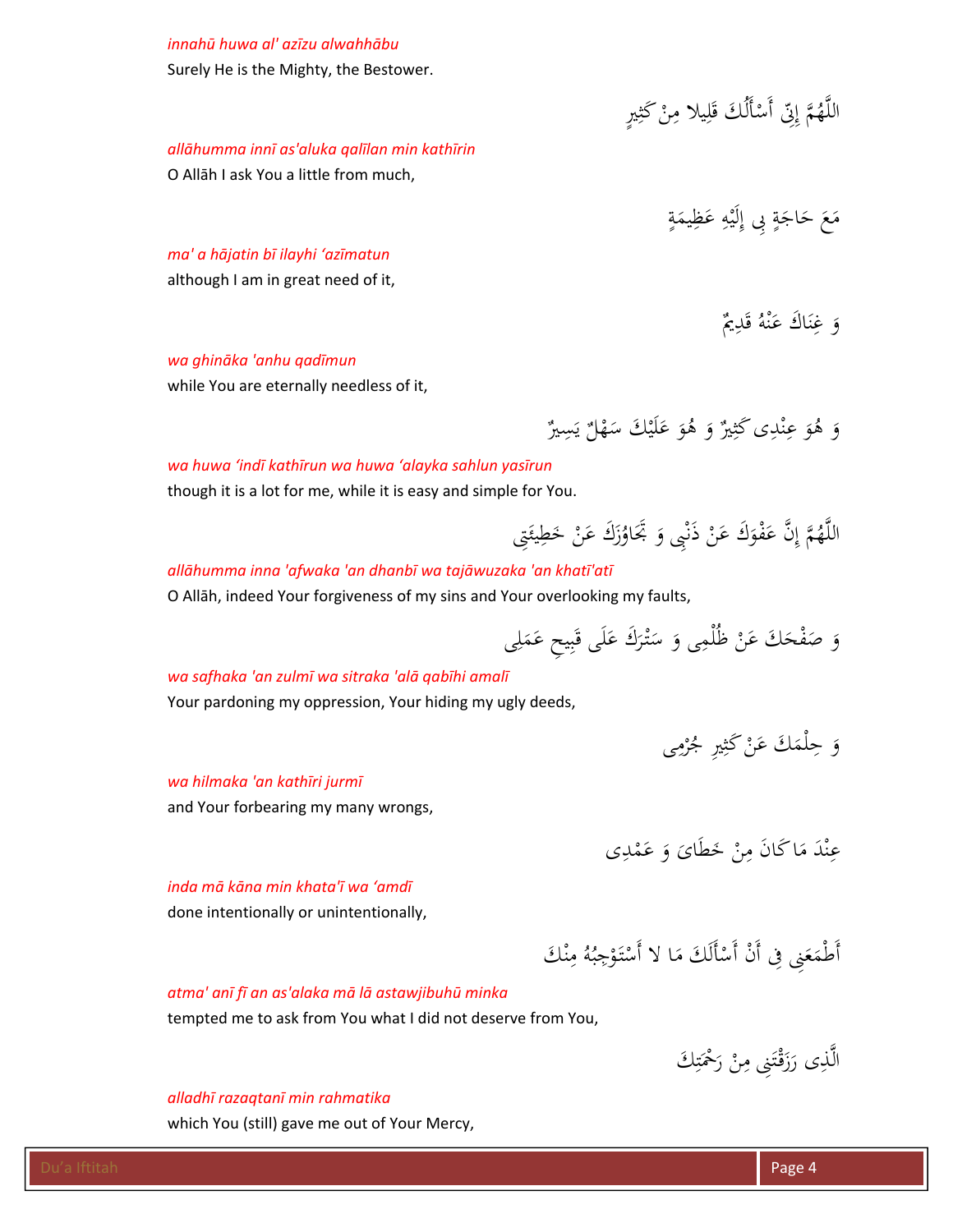ِ َك ت َ ُْدر ْ ق ِن ِنى م َ ت ْ يـ َ ِ َك و َ أَر ت َ َاب ِج ْ إ ِن ِنى م َ ْت َّفـ َر َ ع و

# *wa araytanī min qudratika wa arraftanī min ijābatika*

provided me by Your Power, and made known to me from Your answers.

فَصِرْتُ أَدْعُوكَ آمِنا وَ أَسْأَلُكَ مُسْتَأْنِسا  $\ddot{\phantom{0}}$ ت ْ **ٔ** 

# *fasirtun ad' ūka āminan wa as'aluka musta'nisan*

So I became habituated to call You trustingly and ask You familiarly,

لا ځائِفا وَ لا وَجِلا

# *lā khā'ifan wa lā wajilan*

neither fearing nor scared,

مُدِلاً عَلَيْكَ فِيمَا قَصَدْتُ فِيهِ إِلَيْكَ ٍ<br>م **ء** َ<br>ِم

# *mudillan 'alayka fī mā qasadtu fīhi ilayka*

but with confidence in You for what I intended.

فَإِنْ أَبْطَأَ عَنِّي عَتَبْتُ بِجَهْلِي عَلَيْكَ **ء** €<br></sub> ب  $\ddot{\lambda}$ **ء** 

# *fa'in abta'a 'annī 'atabtu bijahlī alayka*

Then if there was a delay (in Your answer), I would blame You, due to my ignorance,

وَ لَعَلَّ الَّذِى أَبْطَأَ عَنِّى هُوَ خَيْرٌ لِى لِعِلْمِكَ بِعَاقِبَةِ الْأُمُورِ  $\ddot{\cdot}$ ب ِ  $\overline{\phantom{a}}$ ِ ِ<br>ل

**ء** 

ه<br>^  $\ddot{\phantom{a}}$ 

# wa la' alla alladhī abta'a annī huwa khayrun lī li 'ilmika bi 'āgibati al-umūri

and perhaps the delay was best for me, for You know the outcome of all affairs.

فَلَمْ أَرَ مَوْلًى كَرِيما

**ء** 

# *falam ara mawlan karīman*

I have not seen a more generous master

# *asbara 'alā 'abdin la'īmin minka 'alayya*

patient with a wretched slave, than You are with me.

#### يا<br>-يَا رَبِّ إِنَّكَ تَدْعُونِي فَأُوَلِّي عَنْكَ ه<br>^ **ء** بة<br>ف ا

أَصْبَرَ عَلَى عَبْدٍ لَئِيمٍ مِنْكَ عَلَيَّ

ب **ء** 

# *yā rabbi innaka tad' ūnī fa'uwalliya 'anka*

My Lord, You call me and I turn away from You,

وَ تَتَحَبَّبُ إِلَيَّ فَأَتَبَغَّضُ إِلَيْك ٍ<br>} بة<br>بم َ

# *wa tatahabbabu ilayya fa'atabaghghadu ilayka*

You show affection to me and I show hatred towards You,

وَ تَتَوَدَّدُ إِلَيَّ فَلا أَقْبَلُ مِنْكَ كَأَنَّ لِيَ التَّطَوُّلَ عَلَيْكَ **ء** ن  $\overline{a}$ َ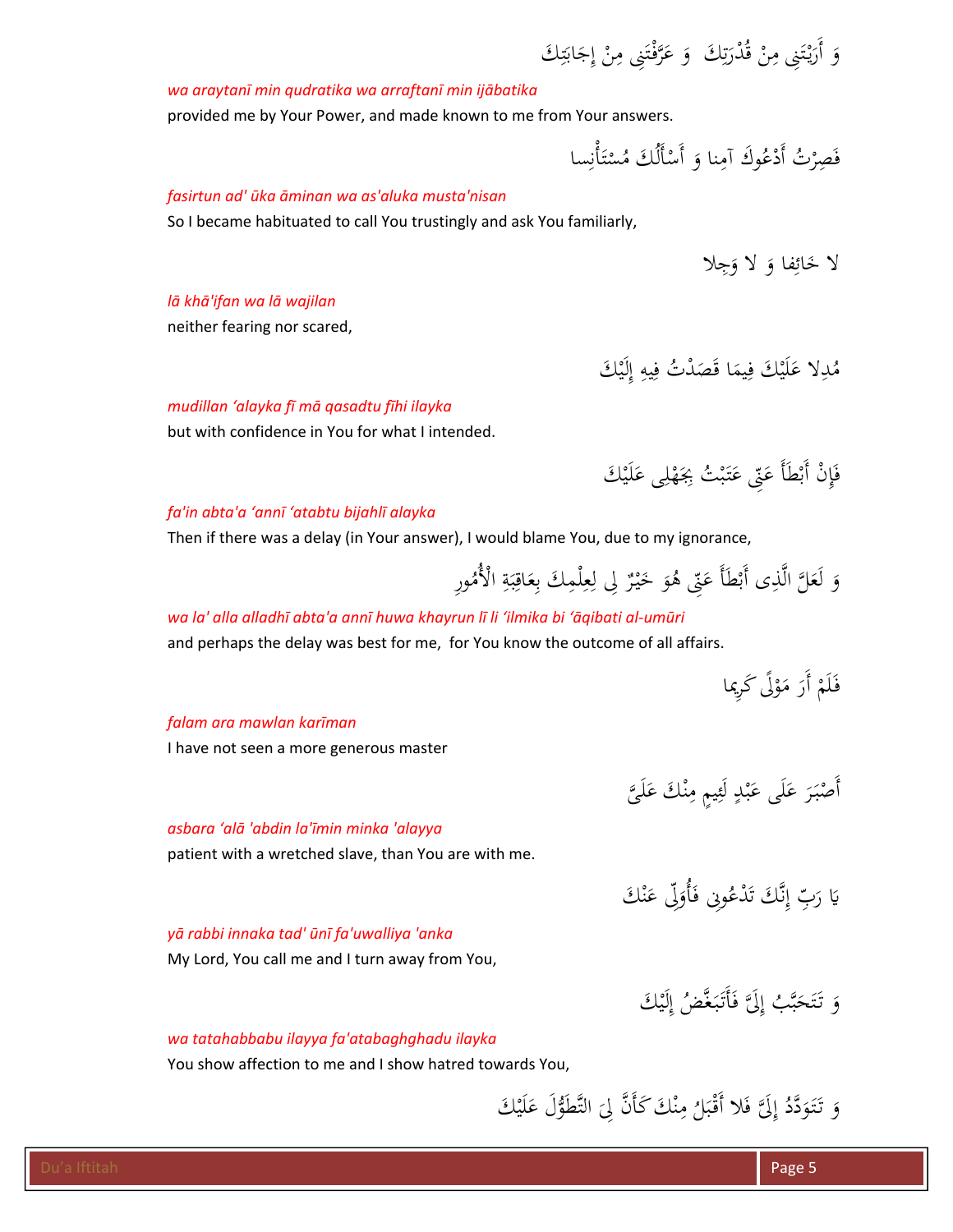# *wa tatawaddadu ilayya falā aqbalu minka ka'anna liya alttatawwula 'alayka* You display Your love for me and I do not respond, as though I am above You. فَلَمْ يَمْنَعْكَ ذَلِكَ مِنَ الرَّحْمَةِ لِى َ ِ *falam yamna' ka dhālika min alrrahmati lī*  But this does not prevent You from having mercy on me, وَ الْإِحْسَانِ إِلَ<mark>َ</mark> *wal‐ihsāni ilayya* being good to me,  $\ddot{\phantom{a}}$ وَ التَّفَضُّلِ عَلَىَّ بِجُودِكَ وَ كَرَمِكَ ر<br>ا <u>بہ</u> **ء** *walttafadduli 'alayya bijūdika wa karamika* and favoring me, through Your Generosity and Nobility.  $\overline{\phantom{0}}$ فَارْحَمْ عَبْدَكَ الْجَاهِلَ<br>\* ه<br>ب **ء** *farham abdaka aljāhila* So please (continue to) have mercy on your ignorant slave, وَ جُدْ عَلَيْهِ بِفَضْلِ إِحْسَانِكَ<br>' .<br>ب **∶ ء** *wajud alayhi bifadli ihsānika* and be kind to him through the excellence of Your Grace.

نَّكَ جَوَادٌ كَرِيمٌ نز<br>ف  $\int$ إ

.<br>.

# *innaka jawādun karīmun*

Surely You are the Bountiful, the Generous.

# *alhamdu lillāhi māliki almulki mujrī alfulki*

All Praise is for Allāh, the Owner of the Kingdom, who makes the ships sail,

مُسَجِّرِ الرِّيَاحِ فَالِقِ الْإِصْبَاحِ ب ْ

الْحَمْدُ لِلَّهِ مَالِكِ الْمُلْكِ مُجْرِى الْفُلْكِ

# *musakhkhiri alrriyāhi fāliqi al‐isbāhi*

controls the wind, causes the dawn to break,

ِدَيَّانِ الدِّينِ رَبِّ الْعَالَمِينَ

# *dayyāni alddīni rabbi al' ālamīna*

is the authority on the Day of Judgment, (and) is the Lord of the worlds.

#### ِ الْحَمْدُ لِلَّهِ عَلَى حِلْمِهِ بَعْدَ عِلْمِهِ ِ ب<br>: **ء** .<br>.

# *alhamdu lillāhi ' alā hilmihī ba' da ' ilmihī*

All Praise is for Allāh for His patience despite His knowledge.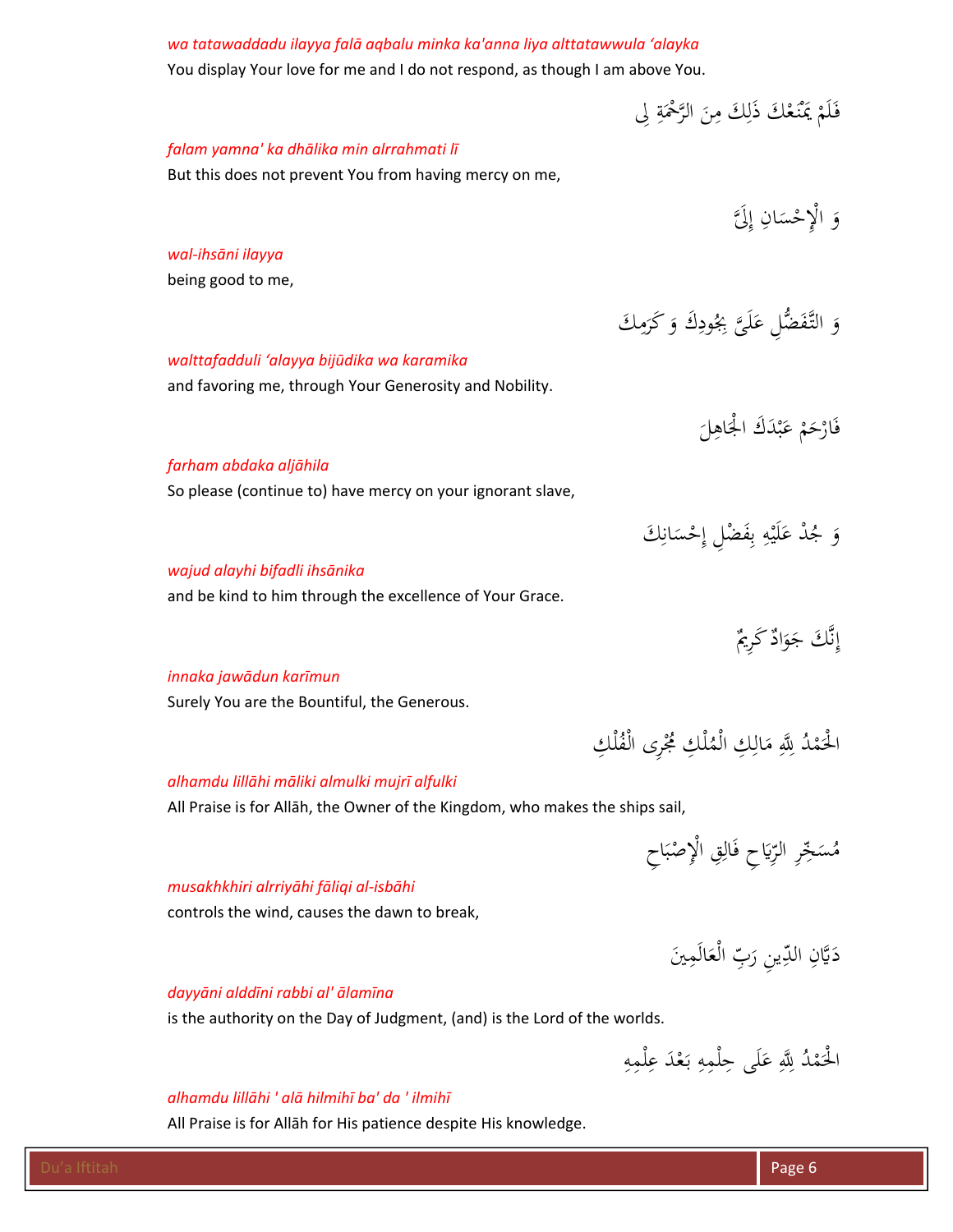ِ وَ الْحَمْدُ لِلَّهِ عَلَى عَفْوِهِ بَعْدَ قُدْرَتِهِ ِ<br>ِن :<br>تە ر<br>ا ب<br>: **ء** .<br>.

# *walhamdu lillāhi ' alā afwihī ba' da qudratihī*

All Praise is for Allāh for His forgiveness despite His power.

ِ وَ الْحَمْدُ لِلَّهِ عَلَى طُولِ أَنَاتِهِ فِى غَضَبِهِ ِ<br>ِن **ء** .<br>.

# *walhamdu lillāhi ' alā tūli anātihī fī ghadabihī*

All Praise is for Allāh for the lengthy respite He gives despite His anger,

وَ هُوَ قَادِرٌ عَلَى مَا يُرِيدُ  $\overline{a}$ **ء** 

#### *wa huwa qādirn 'alā mā yurīdu*

though He has the power to do as He wills.

الْحَمْدُ لِلَّهِ خَالِقِ الْخَلْقِ<br>ا ني<br>أ .<br>.

#### *alhamdu lillāhi khāliqi alkhalqi*

All Praise is for Allāh the creator of all creation,

بَاسِطِ الرِّزْقِ فَالِقِ الْإِصْبَاحِ ب ْ ز<br>ز

## *bāsiti alrrizqi fāliqi al‐isbāhi*

the provider of plentiful sustenance, the cleaver of the dawn,

ذِى الْجَلالِ وَ الْإِكْرَامِ وَ الْفَضْلِ وَ الْإِنْعَامِ **ً** 

### *dhī aljalāli wal‐ikrāmi walfadli wal‐in' āmi*

possessor of Glory and Honor, and Excellence and Blessings,

الَّذِى بَعُدَ فَلا يُرَى وَ قَرُبَ فَشَهِدَ النَّجْوَى ب<br>:

# *alladhī ba'uda falā yurā wa qaruba fashahida alnnajwā*

who is far and thus cannot be seen, but is close and thus witnesses secret conversations.

تَبَارَكَ وَ تَعَالَى

# *tabāraka wa ta' ālā*

Blessed and Exalted be His name.

#### الْحَمْدُ لِلَّهِ الَّذِى لَيْسَ لَهُ مُنَازِعٌ يُعَادِلُهُ <u>بہ</u> ن .<br>.

#### *alhamdu lillāhi alladhī laysa lahū munāzi'un yu ādiluhū*

All Praise is for Allāh who has no equal who argues with Him,

وَ لا شَبِيهٌ يُشَاكِلُهُ ِ

*wa lā shabīhun yushākiluhū* 

nor anyone similar to Him,

وَ لا ظَهِيرٌ يُعَاضِدُهُ َ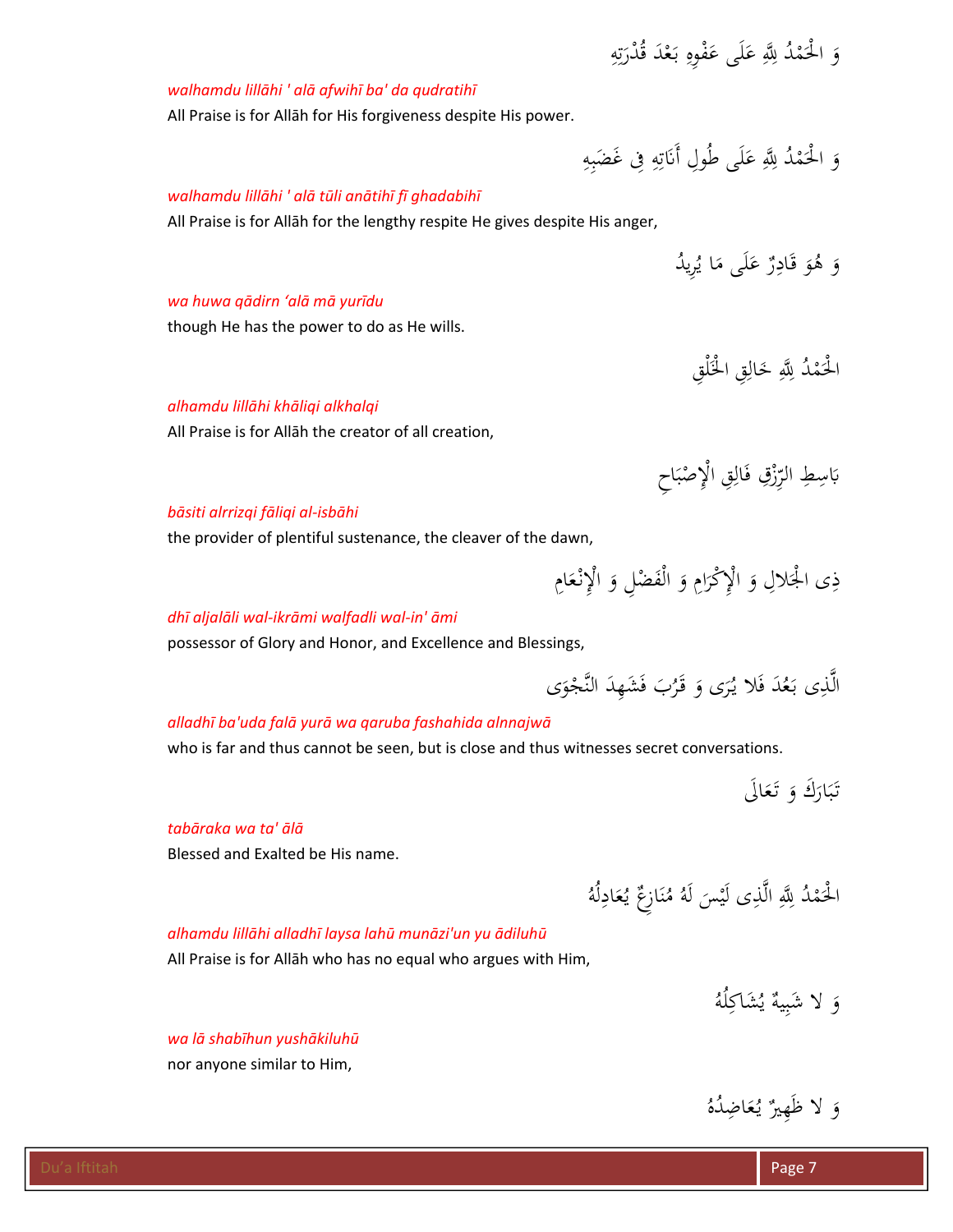# *wa lā zahīrun yu' ādhiduhū*

nor any Helper to support Him.

|                                                             | قَهَرَ بِعِزَّتِهِ الْأَعِزَّاءَ                      |
|-------------------------------------------------------------|-------------------------------------------------------|
| qahara bi' izzatihī al-a' izzā'a                            |                                                       |
| He overpowers the mighty by His strength,                   |                                                       |
|                                                             |                                                       |
|                                                             | وَ تَوَاضَعَ لِعَظَمَتِهِ الْعُظَمَاءُ                |
| wa tawāda 'ā li 'azamatihī al' uzamā'u                      |                                                       |
| and the great humble themselves before His greatness.       |                                                       |
|                                                             | فَبَلَغَ بِقُدْرَتِهِ مَا يَشَاءُ                     |
|                                                             |                                                       |
| fabalagha biqudratihī mā yashā'u                            |                                                       |
| He accomplishes what He wishes through His power.           |                                                       |
|                                                             | الْحَمْدُ لِلَّهِ الَّذِى يُجِيبُنِي حِينَ أَنَادِيهِ |
| alhamdu lillāhi alladhī yujībunī hīna unādīhi               |                                                       |
| All Praise is for Allah who answers me when I call Him,     |                                                       |
|                                                             |                                                       |
|                                                             | وَ يَسْتُرُ عَلَيَّ كُلَّ عَوْرَةٍ وَ أَنَا أَعْصِيهِ |
| wa yasturu 'alayya kulla 'awratin wa ana a'sīhi             |                                                       |
| covers all my faults yet I disobey Him,                     |                                                       |
|                                                             | وَ يُعَظِّمُ النِّعْمَةَ عَلَيَّ فَلا أُجَازِيهِ      |
|                                                             |                                                       |
| wa yu' azzimu ni'mata 'alayya falā ujāzīhi                  |                                                       |
| increases His bounties on me but I do not acknowledge them. |                                                       |
|                                                             | فَكَمْ مِنْ مَوْهِبَةٍ هَنِيئَةٍ قَدْ أَعْطَانِي      |
| fakam min mawhibatin hanī'atin qad a' tānī                  |                                                       |
| How many pleasant gifts He has given me,                    |                                                       |
|                                                             |                                                       |
|                                                             | وَ عَظِيمَةٍ مَخُوفَةٍ قَدْ كَفَانِي                  |
| wa azīmatin makhūfatin qad kafānī                           |                                                       |
| how many great fears He has removed,                        |                                                       |
|                                                             | وَ بَهْجَةٍ مُونِقَةٍ قَدْ أَرَانِي                   |
|                                                             |                                                       |
| wa bahjatin mūniqatin qad arānī                             |                                                       |
| And how many delightful joys He has shown me.               |                                                       |
|                                                             | فَأَتْنِي عَلَيْهِ حَامِدا وَ أَذْكُرُهُ مُسَبِّحا    |
|                                                             |                                                       |

# *fa uthnī alayhi hāmidan wa adhkuruhū musabbihan*

Thus I glorify Him, thanking Him and I remember Him with praise.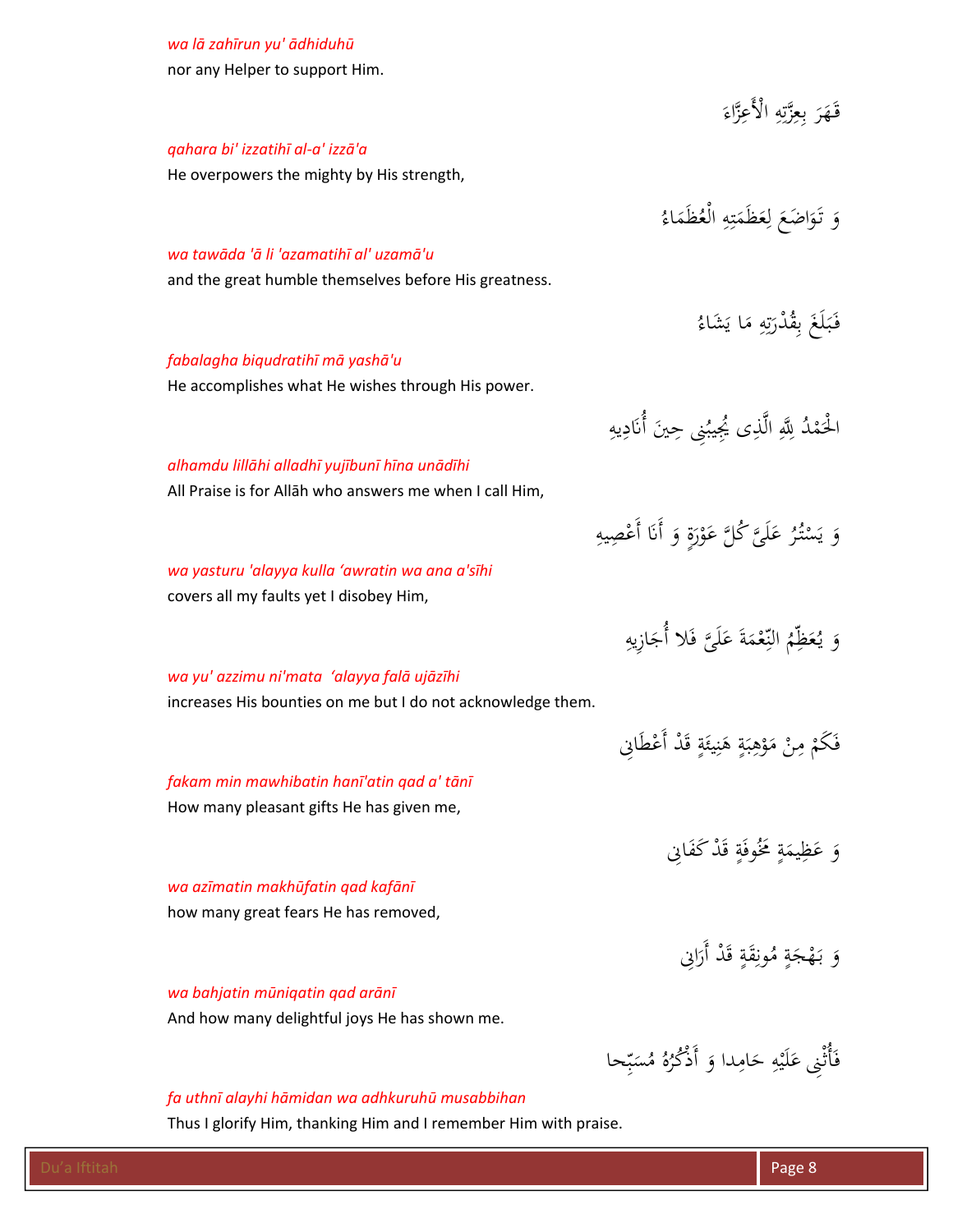| الْحَمْدُ لِلَّهِ الَّذِى لا يُهْتَلُ حِجَابُهُ                  |
|------------------------------------------------------------------|
| alhamdu lillāhi alladhī lā yuhtaku hijābuhū                      |
| All praise is for Allah, whose curtains cannot be opened,        |
|                                                                  |
| وَ لا يُغْلَقُ بَابُهُ                                           |
| wa lā yughlaqu bābuhū                                            |
| whose doors cannot be locked,                                    |
| وَ لا يُرَدُّ سَائِلُهُ                                          |
|                                                                  |
| wa lā yuraddu sā'iluhū                                           |
| who does not reject the one who asks Him,                        |
| وَ لا يُخَيَّبُ آمِلُهُ                                          |
| wa lā yukhayyabu āmiluhū                                         |
| and who does not disappoint the one who places hope in Him.      |
|                                                                  |
| الْحَمْدُ لِلَّهِ الَّذِي يُؤْمِنُ الْخَائِفِينَ                 |
| alhamdu lillāhi alladhī yu'minu alkhā'ifīna                      |
| All Praise is for Allah, who provides safety for the frightened, |
| وَ يُنَجِّى الصَّالِحِينَ وَ يَرْفَعُ الْمُسْتَضْعَفِينَ         |
|                                                                  |
| wa yunajjī alssālihīna wa yarfa' u almustad 'afīna               |
| rescues the virtuous, raises the oppressed,                      |
| وَ يَضَعُ الْمُسْتَكْبِرِينَ وَ يُهْلِكُ مُلُوكا                 |
| wa yada' u almustakbirīna wa yuhliku mulūkan                     |
| humiliates the proud, destroys kings,                            |
|                                                                  |
| وَ يَسْتَخْلِفُ آخَرِينَ                                         |
| wa yastakhlifu ākharīna                                          |
| and replaces them with others.                                   |
| وَ الْحَمْدُ لِلَّهِ قَاصِمِ الْجَبَّارِينَ                      |
|                                                                  |
| walhamdu lillāhi qāsimi aljabbārīna                              |
| All Praise is for Allāh, who crushes the tyrants,                |
| مُبِيرِ الظَّالِمِينَ مُدْرِكِ الْهَارِبِينَ                     |
| mubīri alzzālimīna mudriki alhāribīna                            |
| annihilates the oppressors, watches over the runaways,           |
|                                                                  |
| نَكَالِ الظَّالِمِينَ صَرِيخِ الْمُسْتَصْرِخِينَ                 |
|                                                                  |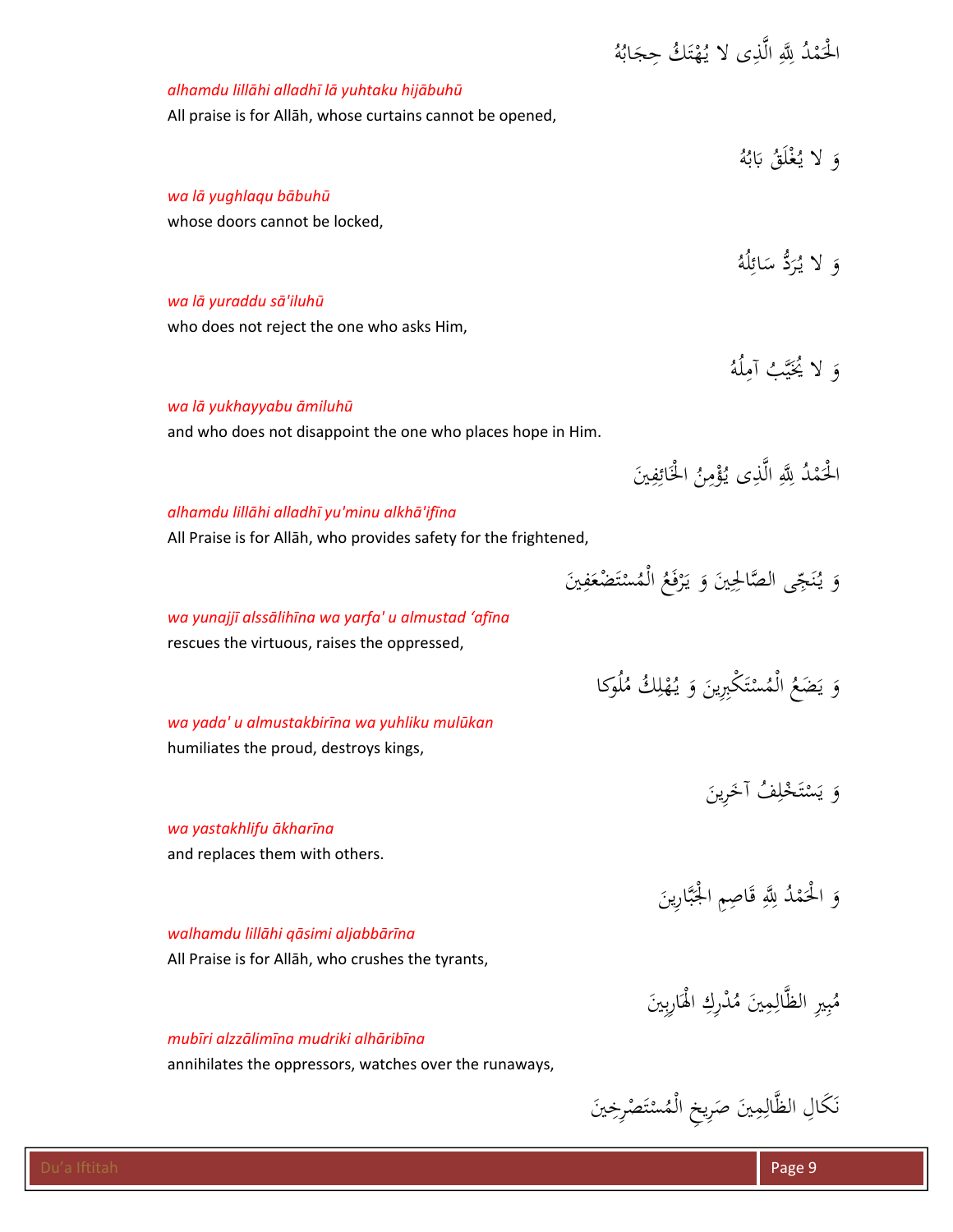#### *nakāli alzzālimīna sarīkhi almustasrikhīna*

punishes the oppressors, assists those who cry for help,

#### مَوْضِعِ حَاجَاتِ الطَّالِبِينَ مُعْتَمَدِ الْمُؤْمِنِينَ <u>;</u> نز  $\overline{a}$ ت ْ  $\ddot{\cdot}$ ب ِ ْ

#### *mawdi' i hājāti alttālibīna mu 'tamadi almu'minīna*

grants the requests of the beseechers, and is the confidence of the believers.

ِ الْحَمْدُ لِلَّهِ الَّذِى مِنْ خَشْيَتِهِ ۚ تَرْعَدُ السَّمَاءُ وَ سُكَّانُهَا <u>بر</u> ت ؞

*alhamdu lillāhi alladhī min khashyatihī tar' udu alssamā'u wa sukkānuhā*  All praise is for Allāh in whose awe the skies and its inhabitants shake,

> وَ تَرْجُفُ الْأَرْضُ وَ عُمَّارُهَا َ

*wa tarjufu al‐ardu wa 'ummāruhā* 

the earth and its inhabitants tremble,

وَ تَمُوجُ الْبِحَارُ وَ مَنْ يَسْبَحُ فِى غَمَرَاتِهَا ر<br>ن  $\ddot{\hat{\mathbf{s}}}$ ب ْ

*wa tamūju albihāru wa man yasbahu fī ghamarātihā* 

the sea and all that swims in it billow.

الْحَمْدُ لِلَّهِ الَّذِى هَدَانَا لِهَذَا ِ .<br>.

*alhamdu lillāhi alladhī hadānā lihādhā* 

All praise is for Allāh who guided us to this

وَ مَا كُنَّا لِنَهْتَدِىَ لَوْ لا أَنْ هَدَانَا اللَّهُ ت ْ  $\overline{a}$ 

## *wa mā kunnā linahtadiya lawlā an hadānā allāhu*

and we would not have been guided had Allāh not guided us to this.

:<br>-الْحَمْدُ لِلَّهِ الَّذِى يَخْلُقُ وَ لَمَّ يُخْلَقْ .<br>.<br>. .<br>.<br>. .<br>.

#### *alhamdu lillāhi alladhī yakhluqu wa lam yukhlaq*

All Praise is for Allāh who creates but is not created,

#### وَ يَرْزُقُ وَ لا يُرْزَقُ وَ يُطْعِمُ وَ لا يُطْعَمُ ر<br>( ر<br>( يا<br>. و<br>يو

#### *wa yarzuqu wa Iā yurzaqu wa yut' imu wa lā yut' amu*

gives sustenance but is not given sustenance, feeds but is not fed

وَ يُمِيتُ الْأَحْيَاءَ وَ يُحْيِي الْمَوْتَى ت ْ ْ ي ْ

وَ هُوَ حَيٌّ لا يَمُوتُ بِيَدِهِ الْخَيْرُ

قيا<br>أ ِِ ي ِ<br>ب

#### *wa yumītu al‐ahyā'a wa yuhyī almawtā*

causes the living to die, and gives life to the dead.

#### *wa huwa hayyun Iā yamūtu biyadihī alkhayru*

He is Ever-Living and does not die, (and) in His control is all good,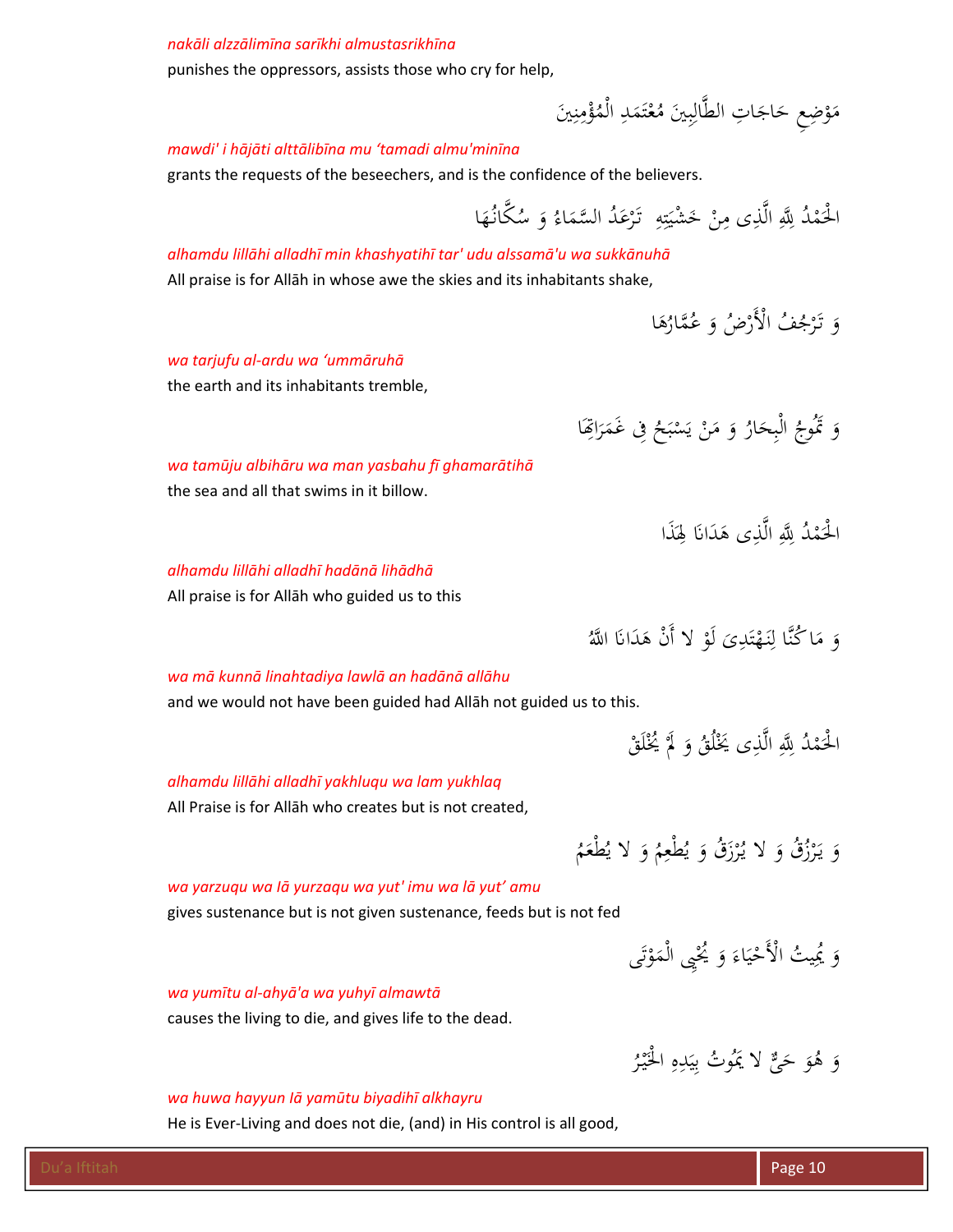**ء** 

# *wa huwa 'alā kulli shay' in qadīrun*

and He has power over all things.

# *allāhumma salli alā muhammadin abdika wa rasūlika*

O Allāh send Your Blessings on Muhammad, Your servant, Your Messenger,

ِوَ أَمِينِكَ وَ صَفِيِّكَ وَ حَبِيبِكَ ب َ س<br>ِ^ ي ِ.<br>م ڹ

اللَّهُمَّ صَلِّ عَلَى مُحَمَّدٍ عَبْدِكَ وَ رَسُولِكَ

ِ ب **ء** 

ِ

َ

# *wa amīnika wa safiyyika wa habībika*

Your trustee, Your chosen One, Your beloved,

.<br>م وَ خِيَرَتِكَ مِنْ خَلْقِكَ ِ<br>ن ة<br>تر ر<br>.

# *wa khiyaratika min khalqika*

the best of Your creation,

#### ِ<br>نِ وَ حَافِظِ سِرِّكَ وَ مُبَلِّغٍ رِسَالاتِكَ ٳٚ  $\ddot{\cdot}$

# *wa hāfizi sirrika wa muballighi risālātika*

the preserver of Your secrets, and the preacher of Your messages,

وَ أَكْمَلَ وَ أَزَّكَى

# *afdala wa ahsana wa ajmala*

the most superior, elegant, handsome,

*wa akmala wa azkā*  perfect, upright,

*wa anmā wa atyaba wa athara wa asnā*  prosperous, pleasant, holy and sublime,

وَ أَكْثَرَ مَا صَلَّيْتَ وَ بَارَكْتَ وَ تَرَحَّمْتَ  $\dot{\phantom{a}}$ *wa akthara mā sallayta wa bārakta wa tarahhamta* 

more than what You have blessed, given, had mercy,

*wa tahannanta wa sallamta* sympathized and greeted,

> ِ<br>ئ عَلَى أَحَدٍ مِنْ عِبَادِكَ وَ أَنْبِيَائِكَ ب ز<br>: ِ ب ِ **ء**

وَ أَنْمَى وَ أَطْيَبَ وَ أَطْهَرَ وَ أَسْنَى

ي  $\ddot{\phantom{0}}$  $\mathcal{A}$ 

وَ تَحَنَّنْتَ وَ سَلَّمْتَ  $\ddot{\phantom{0}}$ 

 $\overline{\phantom{a}}$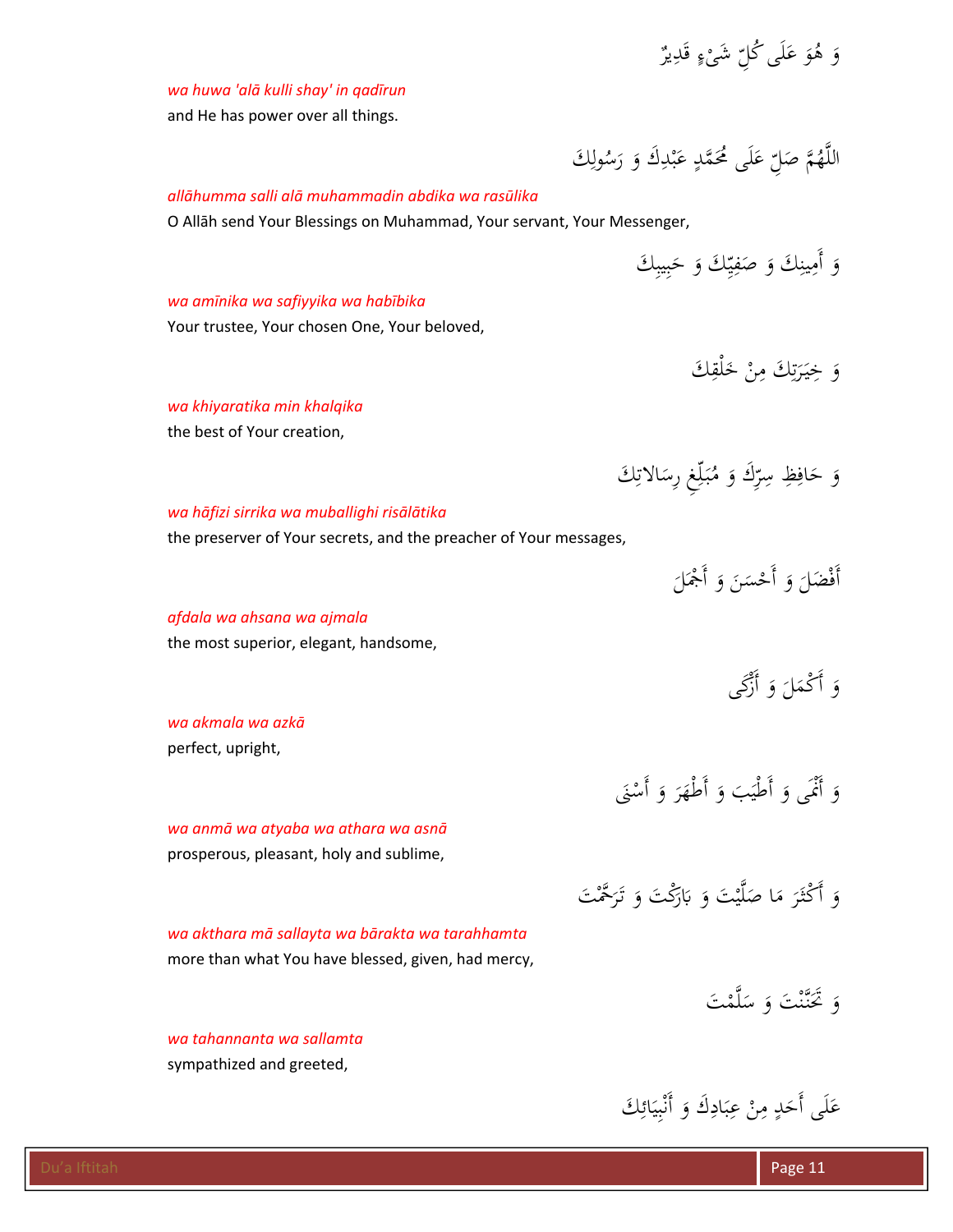# *'alā ahadin min 'ibādika wa anbiyā'ika*

anyone from Your servants, Your Prophets,

وَ رُسُلِكَ وَ صِفْوَتِكَ ِ<br>ِن ة<br>م َ ِ

# *wa rusulika wa safwatika*

Your Messengers, Your chosen ones

#### *wa ahli alkarāmati alayka min khalqika*

and the honorable ones from Your creation.

# *allāhumma wa salli 'alā aliyyin amīri almu'minīna*

O Allāh, and send Your blessings on Alī, the commander of the faithful,

ِ<br>م َين َالَم ْع ِ ال َ ّب ُ ِول ر َس ِ ر  $\zeta$ ِصى َ و و َ

> ِ<br>پر عَبْدِكَ وَ وَلِيِّكَ ي ِ<br>ل ا َ

ِ ه<br>ب **ء** 

**ء** 

اللَّهُمَّ وَ صَلِّ عَلَى عَلِيِّ

وَ أَهْلِ الْكَرَامَةِ عَلَيْكَ مِنْ خَلْقِكَ **ء**  $\overline{a}$ 

## *wa wasiyyi rasūli rabbi al' ālamīna*

and the successor of the Messenger of the Lord of the worlds.

*'abdika wa waliyyika* 

Your servant, Your friend,

.<br>ق وَ أَخِي رَسُولِكَ وَ حُجَّتِكَ عَلَى خَلْقِكَ **ء** <u>بر</u> ٍ<br>ا

ِ

ِّ أَمِيرِ الْمُؤْمِنِينَ<br>ِ

پا

َ

ڹ نذ  $\ddot{\phantom{a}}$ 

## *wa akhī rasūlika wa hujjatika alā khalqika*

*wa āyatika alkubrā walnnaba'i al' azīmi*

the brother of Your Messenger, Your proof over creation,

وَ آيَتِكَ الْكُبْرَى وَ النَّبَإِ الْعَظِيمِ  $\ddot{\cdot}$ ٍ<br>ۣ **تنبذا** يا<br>.

 $\ddot{\circ}$ وَ صَلِّ عَلَى الصِّدِّيقَةِ الطَّاهِرَةِ ر<br>. ِ<br>پ **ء** 

فَاطِمَةَ الزَّهْرَاءِ سَيِّدَةِ نِسَاءِ الْعَالَمِينَ ي  $\ddot{\phantom{0}}$ 

ِ

#### *wa salli 'alā alssiddīqati alttāhirati*

And send blessings on the truthful, pure (lady)

Your great sign, and the mighty awaited news.

#### *fātimata sayyidati nisā'i al' ālamīna*

Fātima al‐Zahrā, the leader of the women of the worlds.

<u>تة</u> وَ صَلِّ عَلَى سِبْطَيِ الرَّحْمَةِ َ **ء** 

## *wa salli 'alā sibtay alrrahmati*

And send Your blessings on the two grandsons of mercy (unto the world),

ٍ<br>م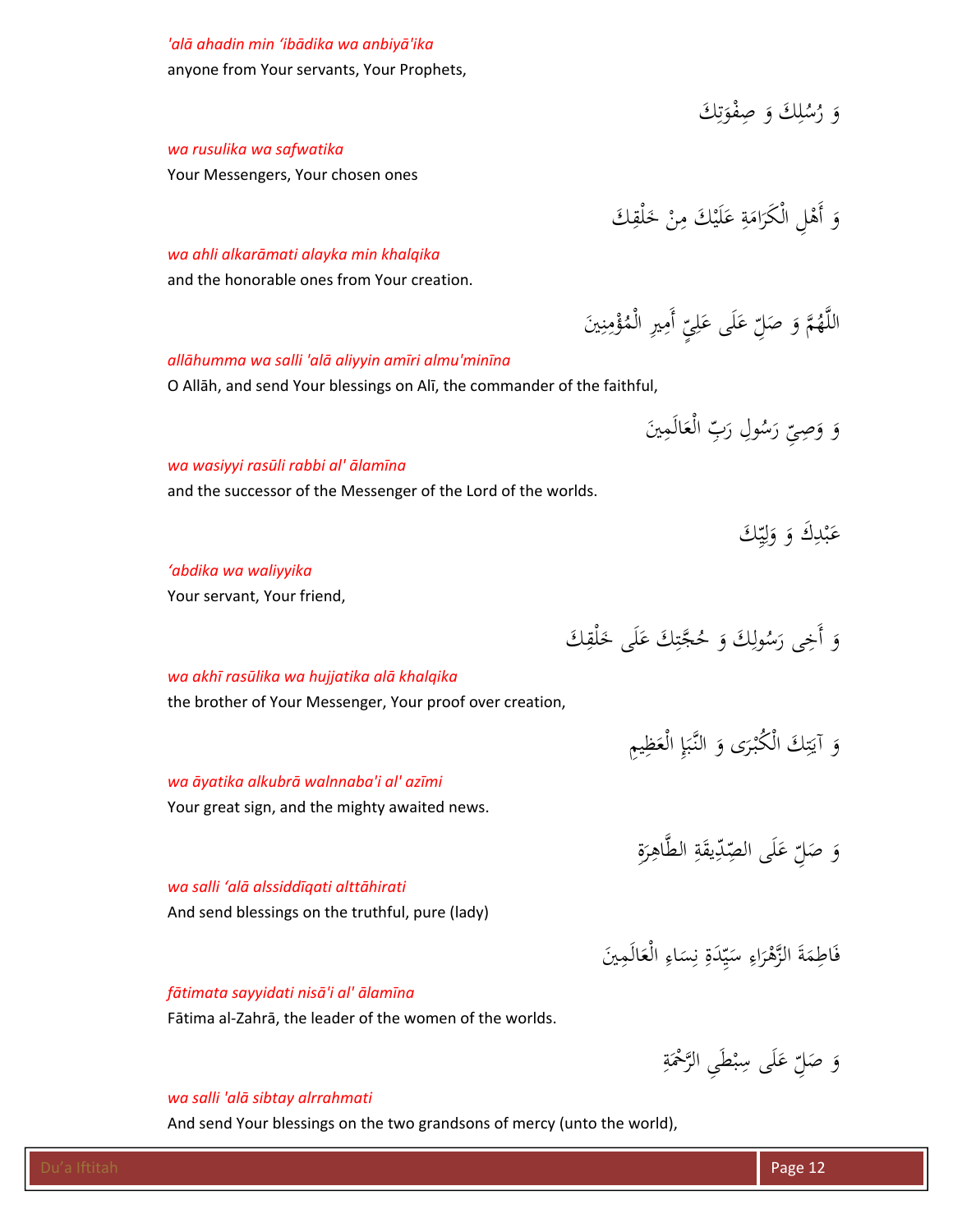|                                               | وَ إِمَامَىِ الْهُدَى                   |
|-----------------------------------------------|-----------------------------------------|
| wa imāmay alhudā                              |                                         |
| the leaders of guidance,                      |                                         |
|                                               |                                         |
|                                               | الْحَسَنِ وَ الْحُسَيْنِ                |
| alhasani walhusayni                           |                                         |
| al-Hasan and al-Husayn,                       |                                         |
|                                               | سَيِّدَىْ شَبَابِ أَهْلِ الْجَنَّةِ     |
|                                               |                                         |
| sayyiday shabābi ahli aljannati               |                                         |
| the leaders of the youths of Paradise.        |                                         |
|                                               | وَ صَلِّ عَلَى أَئِمَّةِ الْمُسْلِمِينَ |
| wa salli alā a'immati almuslimīna             |                                         |
| And send blessings on the leaders of Muslims, |                                         |
|                                               |                                         |
|                                               | عَلِيّ بْنِ الْحُسَيْنِ                 |
| 'aliyyi ibni alhusayni                        |                                         |
| Alī son of Husayn,                            |                                         |
|                                               |                                         |
|                                               | وَ مُحَمَّدِ بْنِ عَلِيِّ               |
| wa muhammadi ibni 'aliyyin                    |                                         |
| Muhammad son of Alī,                          |                                         |
|                                               |                                         |
|                                               | وَ جَعْفَرِ بْنِ مُحَمَّدٍ              |
| wa ja'fari ibni muhammadin                    |                                         |
| Jafar son of Muhammad,                        |                                         |
|                                               | وَ مُوسَى بْنِ جَعْفَرٍ                 |
|                                               |                                         |
| wa mūsā ibni ja'farin<br>Mūsā son of Jafar,   |                                         |
|                                               |                                         |
|                                               | وَ عَلِيّ بْنِ مُوسَى                   |
| wa 'aliyyi ibni mūsā                          |                                         |
| Alī son of Mūsa,                              |                                         |
|                                               |                                         |
|                                               | وَ مُحَمَّدِ بْنِ عَلِيِّ               |
| wa muhammadi ibni 'aliyyin                    |                                         |
| Muhammad son of Alī                           |                                         |
|                                               |                                         |

.<br>ب

ِّ بْنِ مُحَمَّدٍ<br>ِ <u>ب</u><br>. با ِى ل َ ع و**ء**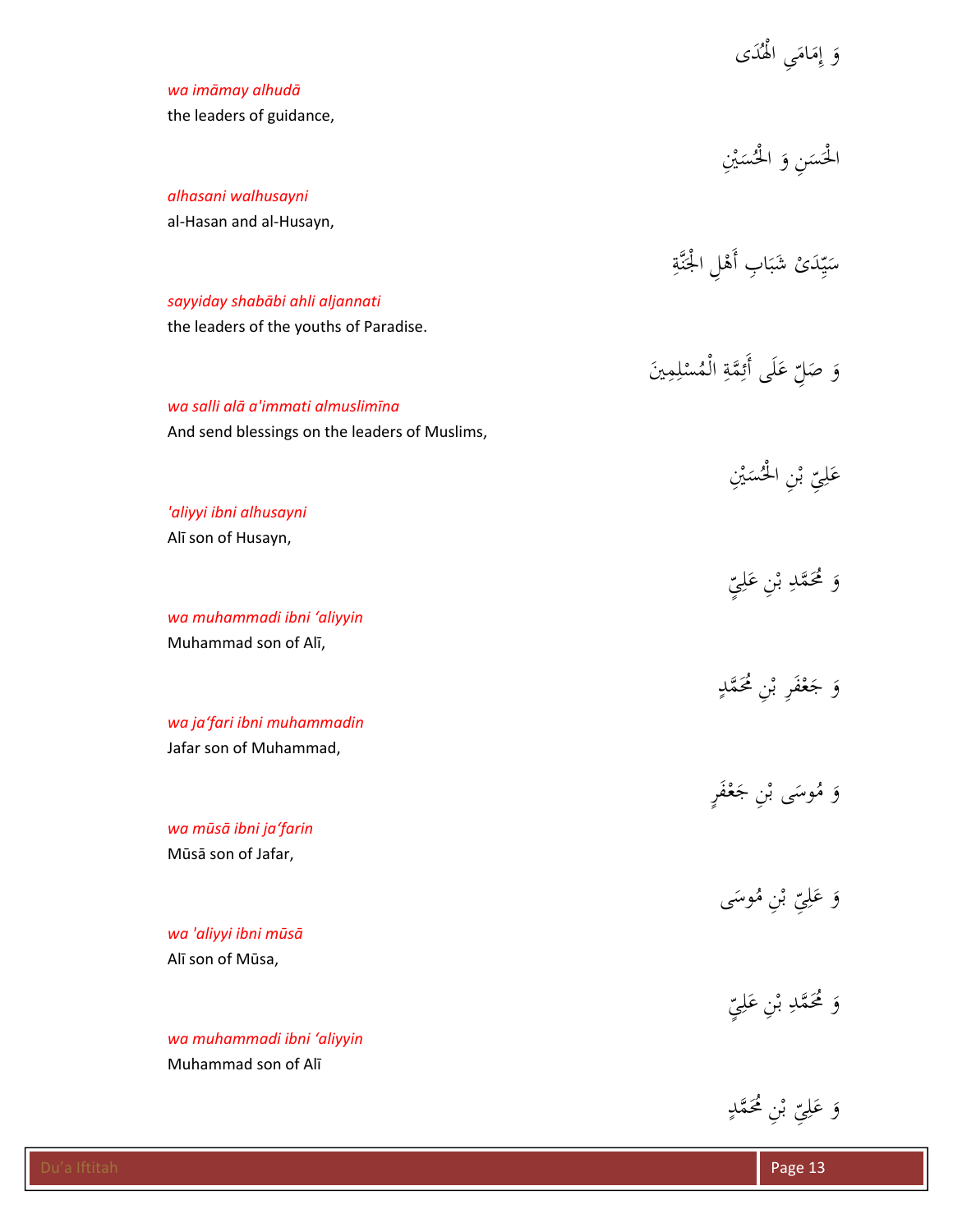*wa 'aliyyi ibni muhammadin*  Alī son of Muhammad,

*wal‐hasani ibni 'aliyyin* 

Hasan son of Alī,

ٍ<br>ب با وَ الْحَسَنِ بْنِ عَلِيِّ **ء** <u>ب</u><br>.  $\ddot{\phantom{0}}$ 

ِ<br>با وَ الْخَلَفِ الْهَادِى الْمَهْدِيِّ :<br>:

#### *waikhalafi al‐hādi al‐mahdiyyi*

and the successor, the guide, and the rightly guided.

#### *hujajika 'alā ibādika wa umanā'ika fi bilādika*

(These are) Your proofs over Your servants, Your trustees on Your land.

*a* صَلاةً كَثِيرَةً دَائِمَةً ٍ<br>م  $\overline{\phantom{a}}$ 

**ء** 

ِ

#### *salātan kathīratan dā'imatan*

Bless (them with) numerous and continuous blessings.

اللَّهُمَّ وَ صَلِّ عَلَى وَلِّيَّ أَمْرِكَ الْقَائِمِ الْمُؤَمَّلِ  $\overline{\phantom{a}}$ َ **ء** 

حُجَجِكَ عَلَى عِبَادِكَ وَ أُمَنَائِكَ فِي بِلادِكَ <u>بہ</u> ب ِ

ِ<br>ئِ ن  $\mathcal{A}$ 

#### *allāhumma wa salli alā waliyyi amrika alqā'imi almu'ammali*

O Allāh send blessings on the guardian of Your orders, the one who will rise,

َِر َظ ْت نـ ُ ْم َ ْدِل ال ْع َ ال و

 $\ddot{\cdot}$ 

ِ<br>بِ

وَ حُفَّهُ بِمَلائِكَتِكَ الْمُقَرَّبِينَ ٍ<br>ۣ

اللَّهُمَّ اجْعَلْهُ الدَّاعِيَ إِلَى كِتَابِكَ

# *wal adli almuntazari*

the one hoped for, the awaited justice.

*wa huffahū bimalā'ikatika almuqarrabīna* 

Surround him with Your favorite angels

# ِ<br>م وَ أَيِّدْهُ بِرُوحِ الْقُدُسِ يَا رَبَّ الْعَالَمِينَ

ِ<br>ب

ت ِ

# *wa ayyid‐hu birūhi alqudusi yā rabba al' ālamīna*

and assist him with the holy spirit, O Lord of the worlds.

# *allāhumma ij 'alhu alddā' iya ilā kitābika*

O Allāh, appoint him to invite towards Your book

ِوَ الْقَائِمَ بِدِينِكَ

**ً** 

### *walqā'ima bidīnika*

to establish Your religion.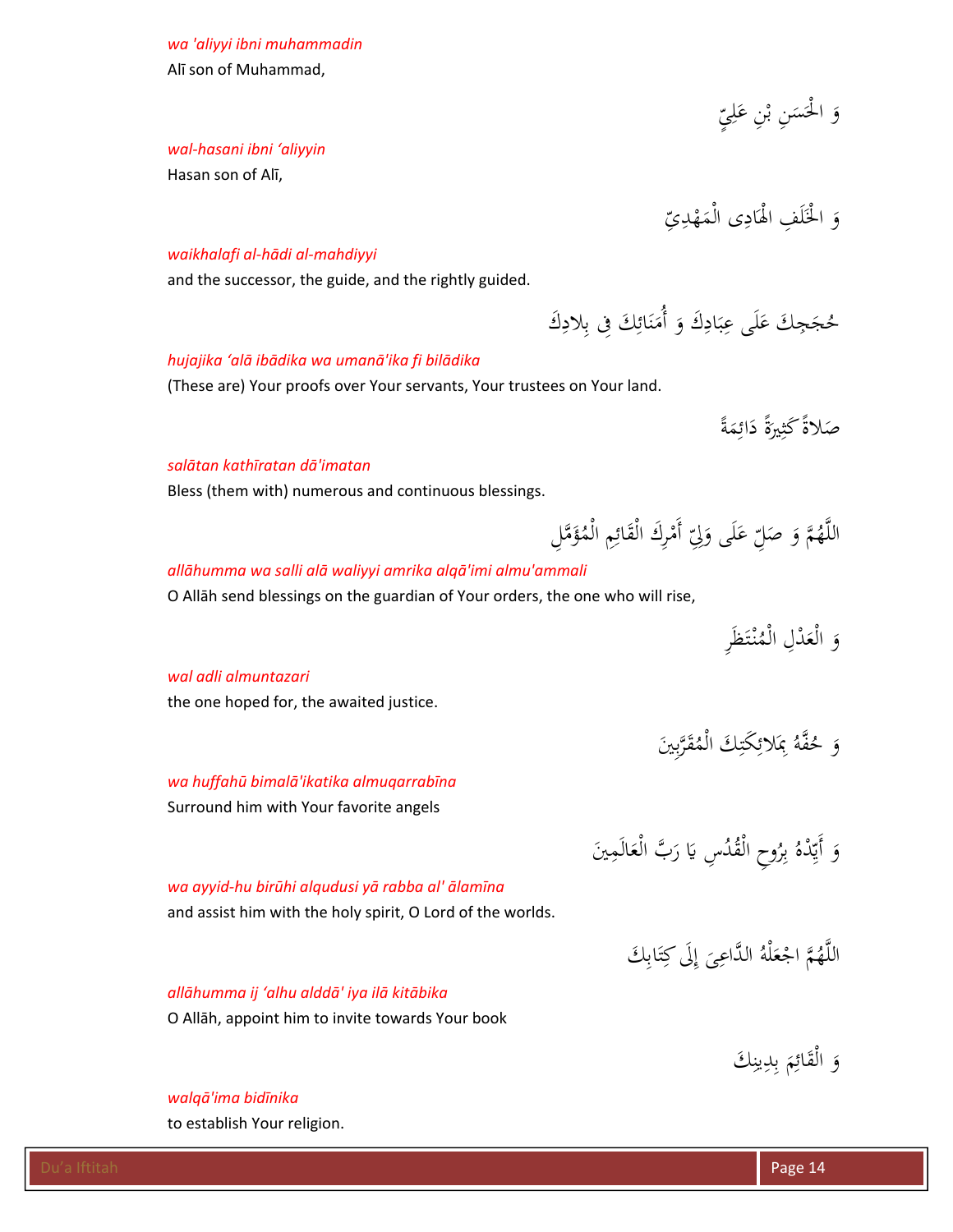|                                                                   | اسْتَخْلِفْهُ فِي الْأَرْضِ                       |
|-------------------------------------------------------------------|---------------------------------------------------|
| istakhlifhu fil-ardhi                                             |                                                   |
| Make him the successor on the earth                               |                                                   |
|                                                                   |                                                   |
|                                                                   | كَمَا اسْتَخْلَفْتَ الَّذِينَ مِنْ قَبْلِهِ       |
| kamā istakhlafta alladhīna min qablihī                            |                                                   |
| as You caused others to succeed before him.                       |                                                   |
|                                                                   | مَكِّنْ لَهُ دِينَهُ الَّذِي ارْتَضَيْتَهُ لَهُ   |
|                                                                   |                                                   |
| makkin lahū dīnahū alladhī irtadaytahū lahū                       |                                                   |
| Establish for him his religion which You have approved for him.   |                                                   |
|                                                                   | أَبْدِلْهُ مِنْ بَعْدِ خَوْفِهِ أَمْنا            |
| abdilhu min ba' di khawfihī amnan                                 |                                                   |
| Give him security after fear                                      |                                                   |
|                                                                   |                                                   |
|                                                                   | يَعْبُدُكَ لا يُشْرِكُ بِكَ شَيْئًا               |
| ya'buduka yā yushriku bika shay'an                                |                                                   |
| (so) he worships You and does not associate any with You.         |                                                   |
|                                                                   | اللَّهُمَّ أَعِزَّهُ وَ أَعْزِزْ بِهِ             |
|                                                                   |                                                   |
| allāhumma a' izzahū wa a' ziz bihī                                |                                                   |
| O Allāh, give him power and through him strengthen (others),      |                                                   |
|                                                                   | وَ انْصُرْهُ وَ انْتَصِرْ بِهِ                    |
|                                                                   |                                                   |
| wansurhu wantasir bihī<br>help him and help (others) through him. |                                                   |
|                                                                   |                                                   |
|                                                                   | وَ انْصُرْهُ نَصْراً عَزِيزاً                     |
| wansurhu nasran 'azizan                                           |                                                   |
| Help him with a mighty help,                                      |                                                   |
|                                                                   |                                                   |
|                                                                   | وَ افْتَحْ لَهُ فَنْحا يَسِيرا                    |
| waftah lahū fathan yasīran                                        |                                                   |
| and give him an easy victory,                                     |                                                   |
|                                                                   | وَ اجْعَلْ لَهُ مِنْ لَدُنْكَ سُلْطَانا ۖ نَصِيرا |
| waj' al lahū min ladunka sultānan nasīran                         |                                                   |
| and grant him an assisting authority from You.                    |                                                   |
|                                                                   |                                                   |

اللَّهُمَّ أَظْهِرْ بِهِ دِينَكَ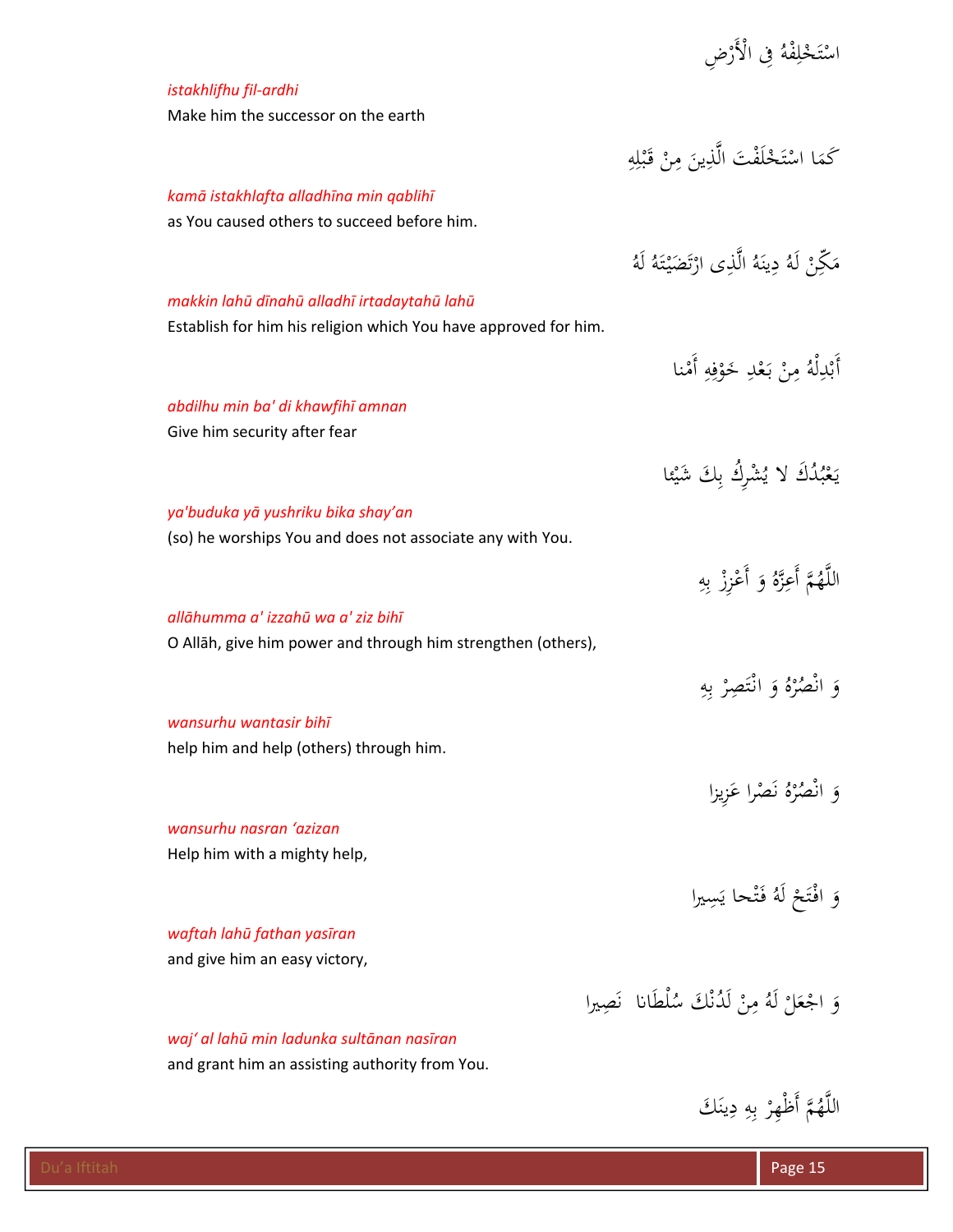| allāhumma azhir bihī dīnaka                                                      |                                                           |
|----------------------------------------------------------------------------------|-----------------------------------------------------------|
| O Allāh, make manifest through him Your religion                                 |                                                           |
|                                                                                  | وَ سُنَّةَ نَبِيِّكَ                                      |
|                                                                                  |                                                           |
| wa sunnata nabiyyika                                                             |                                                           |
| and the way of Your Prophet,                                                     |                                                           |
|                                                                                  | حَتَّى لا يَسْتَخْفِىَ بِشَيْءٍ مِنَ الْحَقّ              |
| hattā lā yastakhfiya bishay'in min alhaqqi                                       |                                                           |
| until nothing from the truth                                                     |                                                           |
|                                                                                  |                                                           |
|                                                                                  | مَخَافَةَ أَحَدٍ مِنَ الْخَلْقِ                           |
| makhāfata ahadin min alkhalqi                                                    |                                                           |
| remains hidden from any human being.                                             |                                                           |
|                                                                                  | اللَّهُمَّ إِنَّا نَرْغَبُ إِلَيْكَ فِي دَوْلَةٍ كَرِيمَة |
| allāhumma innā narghabu ilayka fī dawlatin karīmatin                             |                                                           |
| O Allāh, we earnestly desire from You an honored state,                          |                                                           |
|                                                                                  |                                                           |
|                                                                                  | تُعِزُّ بِمَا الْإِسْلامَ وَ أَهْلَهُ                     |
| tu' izzu bihā al-islāma wa ahlahū                                                |                                                           |
| through which You strengthen Islam and its people                                |                                                           |
|                                                                                  | هَ   تُّذِلُّ بِمَا  النِّفَاقَ  وَ  أَهْلَهُ             |
|                                                                                  |                                                           |
| wa tudhillu bihā alnnifāga wa ahlahū<br>and degrade hypocrisy and its followers. |                                                           |
|                                                                                  |                                                           |
|                                                                                  | وَ بَخْعَلْنَا فِيهَا مِنَ الدُّعَاةِ إِلَى طَاعَتِكَ     |
| wa taj' alunā fihā min alddu' āti ilā tā' atika                                  |                                                           |
| And make us in it amongst the inviters towards Your obedience,                   |                                                           |
|                                                                                  | وَ الْقَادَةِ إِلَى سَبِيلِكَ                             |
|                                                                                  |                                                           |
| walqādati ilā sabīlika                                                           |                                                           |
| and the leaders to Your path.                                                    |                                                           |
|                                                                                  | وَ تَرْزُقُنَا بِمَا كَرَامَةَ الدُّنْيَا وَ الْآخِرَة    |
| wa tarzuqunā bihā karāmata alddunyā wal-ākhirati                                 |                                                           |
| Give us through it honor of the world and the Hereafter.                         |                                                           |
|                                                                                  |                                                           |

# *allāhumma mā 'arraftanā min alhaqqi fahammilnāhu*

O Allāh, what You have made known to us of the truth, help us bear it,

 $\overline{a}$ 

اللَّهُمَّ مَا عَرَّفْتَنَا مِنَ الْحَقِّ فَحَمِّلْنَاهُ

.<br>. ن ;<br>أ

ِ<br>م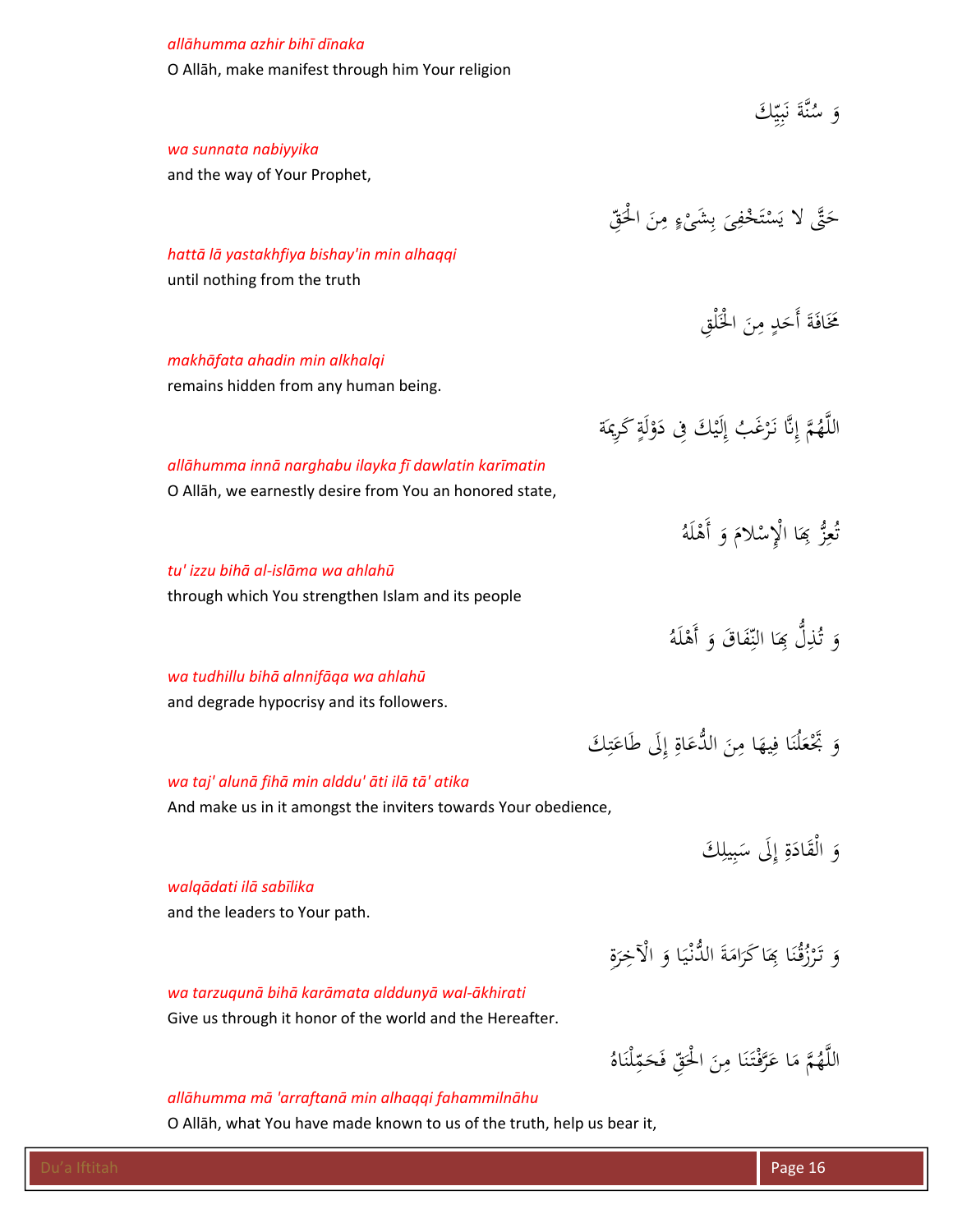|                                                                                                 | وَ مَا قَصُرْنَا عَنْهُ فَبَلِّغْنَاهُ                      |
|-------------------------------------------------------------------------------------------------|-------------------------------------------------------------|
| wa mā qasurnā 'anhu faballighnāhu                                                               |                                                             |
| and what we fall short, make us reach it.                                                       |                                                             |
|                                                                                                 |                                                             |
|                                                                                                 | اللَّهُمَّ الْمُمْ بِهِ شَعَثَنَا                           |
| allāhumma ilmum bihī sha' athanā                                                                |                                                             |
| O Allāh, through him put order in our affairs,                                                  |                                                             |
|                                                                                                 | وَ اشْعَبْ بِهِ صَدْعَنَا                                   |
| wash' ib bihī sad' anā                                                                          |                                                             |
| gather and unite our flocks,                                                                    |                                                             |
|                                                                                                 |                                                             |
|                                                                                                 | وَ ارْتُقْ بِهِ فَتْقَنَا وَ كَثِّرْ بِهِ قِلَّتَنَا        |
| wartuq bihī fatqanā wa kaththir bihī qillatanā                                                  |                                                             |
| join together our separations, increase our minority,                                           |                                                             |
|                                                                                                 |                                                             |
|                                                                                                 | وَ أَعْزِزْ بِهِ ذِلَّتَنَا وَ أَغْنِ بِهِ عَائِلَنَا       |
| wa a' ziz bihī dhillatanā wa aghni bihī 'ā'ilanā                                                |                                                             |
| lift us from degradation, relieve our miseries,                                                 |                                                             |
|                                                                                                 | وَ اقْضٍ بِهِ عَنْ مُغْرَمِنَا وَ اجْبُرْ بِهِ فَقْرَنَا    |
|                                                                                                 |                                                             |
| waqdi bihī 'an mughraminā wajbur bihī faqranā<br>pull us out of our debts, remove our poverty,  |                                                             |
|                                                                                                 |                                                             |
|                                                                                                 | وَ سُكَّ بِهِ خَلَّتَنَا وَ يَسِّرْ بِهِ عُسْرَنَا          |
| wa sudda bihī khallatanā wa yassir bihī usranā                                                  |                                                             |
| fill the gaps in our confusion, ease our difficulties,                                          |                                                             |
|                                                                                                 |                                                             |
|                                                                                                 | وَ بَيِّضْ بِهِ وُجُوهَنَا وَ فُكَّ بِهِ أَسْرَنَا          |
| wa bayyid bihī wujūhanā wa fukka bihī asranā                                                    |                                                             |
| brighten our faces, free our prisoners,                                                         |                                                             |
|                                                                                                 | وَ أَنْجِعْ بِهِ طَلِبَتَنَا وَ أَنْجِزْ بِهِ مَوَاعِيدَنَا |
|                                                                                                 |                                                             |
| wa anjih bihī talibatanā wa anjiz bihī mawā' idanā<br>grant our requests, fulfill our promises, |                                                             |
|                                                                                                 |                                                             |
|                                                                                                 | وَ اسْتَجِبْ بِهِ دَعْوَتَنَا وَ أَعْطِنَا بِهِ سُؤْلَنَا   |
| wastajib bihī da' watanā wa a' tinā bihī su'lanā                                                |                                                             |
| answer our calls, grant us our requests,                                                        |                                                             |
|                                                                                                 |                                                             |
|                                                                                                 | وَ بَلِّغْنَا بِهِ مِنَ الدُّنْيَا وَ الْآخِرَةِ آمَالَنَا  |
|                                                                                                 |                                                             |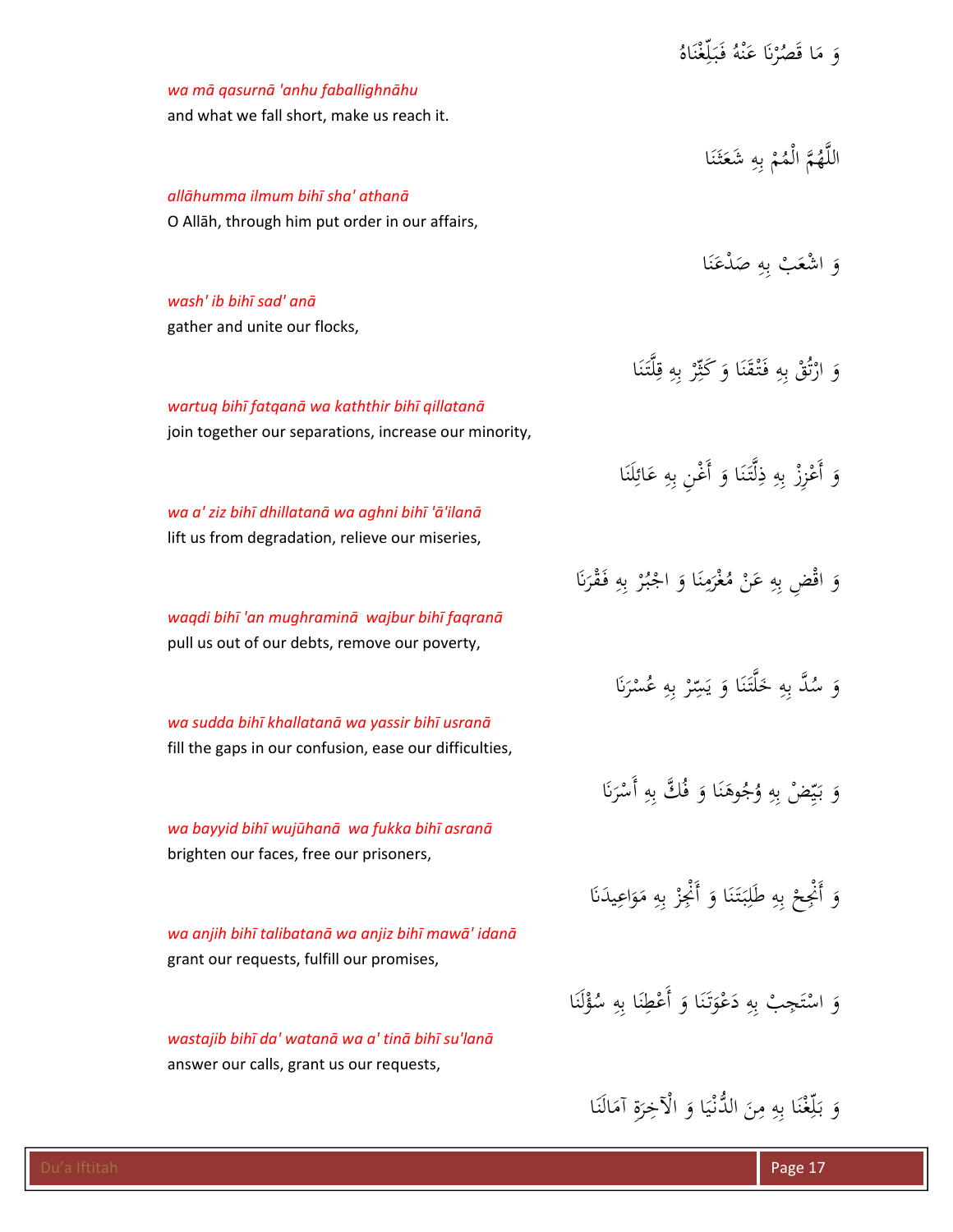#### *wa ballighnā bihī min alddunyā wal‐ākhirati āmālanā*

cause us to obtain what we hope for, from this world and the hereafter,

وَ أَعْطِنَا بِهِ فَوْقَ رَغْبَتِنَا ن  $\ddot{z}$ :<br>.<br>.  $\ddot{\cdot}$  $\ddot{\cdot}$ ن ا

## *wa a' tinā bihī fawqa raghbatinā*

and give us more than our expectations.

<u>ِ إِ</u> يَا خَيْرَ الْمَسْئُولِينَ وَ أَوْسَعَ الْمُعْطِينَ ِ ء **ـ** 

#### *yā khayra almas'ūlina wa awsa' a almu' tīna*

O the best of all who are asked and the most generous of bestowers,

اشْفِ بِهِ صُدُورَنَا وَ أَذْهِبْ بِهِ غَيْظَ قُلُوبِنَا  $\ddot{\phantom{0}}$ ِ ِ َ :<br>.

#### *ishfi bihī sudūranā wa adhhib bihī ghayza qulūbinā*

through him, cleanse our chests, remove the stains of anger and hatred from our hearts,

َ ا ِن ِ م ِيه ِ َف ف ل ُ ْت ا اخ َ ِم ِ ل ِه َ ب ʭِ ْد َ اه ِ َك و ِ ْذن ϵِ ِ ّ َق ْلح

#### *wahdinā bihī limā ukhtulifa fīhi min alhaqqi bi'idhnika*

and guide us to the truth on disputed matters, by Your permission.

ِ ٍيم َق ت ْ ُس ٍ اط م َ َِلى ِصر ُ إ َ َشاء ْ ت َن ِى م ْد َه َّ َك تـ ن ِ إ

#### *innaka tahdī man tashā'u ilā sirātin mustaqīmin*

Surely You guide whom You wish to the right path.

َ ʭِ ّ ُو َد َ ع ِ َك و ّ ُو َد َى ع ل َ ِ ع ِه َ ب ʭْ ُر ْص َ ان و

# *wansurnā bihi 'alā aduwwika wa aduwwinā*

Through him help us to overcome Your enemy and our enemy.

|                       | إِلَهَ الْحَقِّ آمِينَ                               |
|-----------------------|------------------------------------------------------|
| ilāha alhaqqi āmīna   |                                                      |
| O God of truth, Amen. |                                                      |
|                       | اللَّهُمَّ إِنَّا نَشْكُو إِلَيْكَ فَقْدَ نَبِيِّنَا |

#### *allāhumma innā nashkū ilayka faqda nabiyyinā*

O Allāh, we complain to You of the absence of our Prophet,

ِ صَلَوَاتُكَ عَلَيْهِ وَ آلِهِ ٍ<br>ل **∶ ء** َ  $\ddot{\phantom{0}}$ 

وَ غَيْبَةَ وَلِيِّنَا وَ كَثْرَةَ عَدُوِّنَا

.<br>. ي ِ<br>ل ا َ  $\ddot{\cdot}$ ب **∶** 

ر<br>.

نا<br>نا

#### *salawātuka 'alayhi wa ālihī*

Your blessings be on him and his family,

#### *wa ghaybata waliyyinā wa kathrata 'aduwwinā*

the concealment of our leader, the abundance of our enemies,